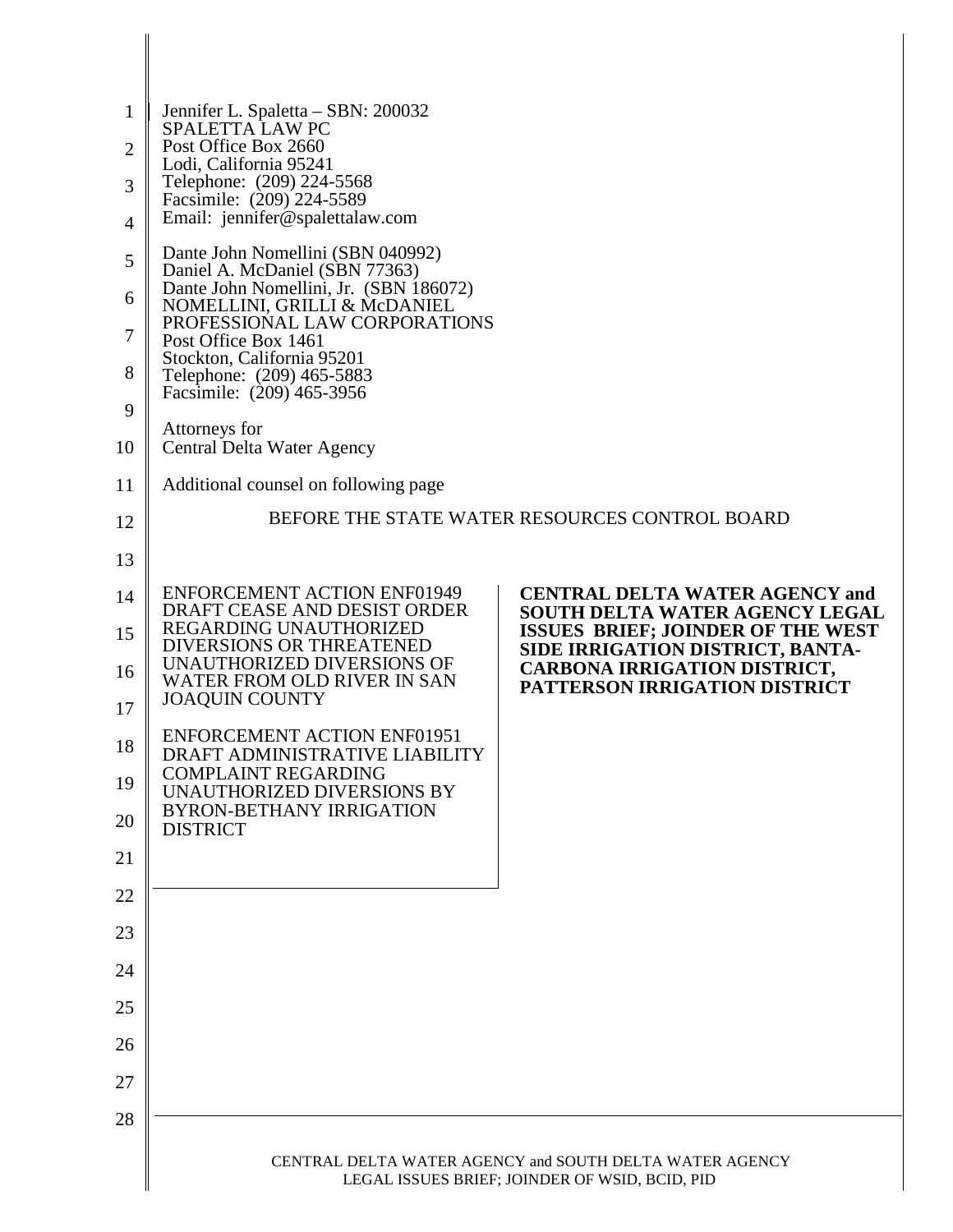| $\mathbf{1}$   | Additional counsel:                                                            |
|----------------|--------------------------------------------------------------------------------|
| $\overline{2}$ |                                                                                |
| 3              | JOHN HERRICK (SBN 139125)<br>LAW OFFICES OF JOHN HERRICK                       |
| 4              | 4255 Pacific Avenue, Suite 2<br>Stockton, CA 95207                             |
| 5              | Telephone: (209) 956-0150<br>Facsimile: (209) 956-0154                         |
| 6              | S. DEAN RUIZ (SBN 213515)                                                      |
| $\tau$         | HARRIS, PERISHO & RUIZ<br>3439 Brookside Road, Suite 210<br>Stockton, CA 95219 |
| 8              | Telephone: (209) 957-4254<br>Facsimile: (209) 957-5338                         |
| 9              |                                                                                |
| 10             | Attorneys for SOUTH DELTA WATER<br><b>AGENCY</b>                               |
| 11             |                                                                                |
| 12             |                                                                                |
| 13             | JEANNE M. ZOLEZZI - SBN: 121282<br>KARNA E. HARRIGFELD - SBN: 162824           |
| 14             | HERUM\CRABTREE\SUNTAG<br>A California Professional Corporation                 |
| 15             | 5757 Pacific Avenue, Suite 222<br>Stockton, CA 95207                           |
| 16             | Telephone: (209) 472-7700                                                      |
| 17             | Attorneys for<br>THE WEST SIDE IRRIGATION DISTRICT                             |
| 18             | <b>BANTA-CARBONA IRRIGATION</b><br><b>DISTRICT</b>                             |
| 19             | PATTERSON IRRIGATION DISTRICT                                                  |
| 20             |                                                                                |
| 21             |                                                                                |
| 22             |                                                                                |
| 23             |                                                                                |
| 24             |                                                                                |
| 25             |                                                                                |
| 26             |                                                                                |
| 27             |                                                                                |
| 28             |                                                                                |
|                | CENTRAL DELTA WATER AGENCY and SOUTH DELTA WATER AGENCY                        |
|                | LEGAL ISSUES BRIEF; JOINDER OF WSID, BCID, PID                                 |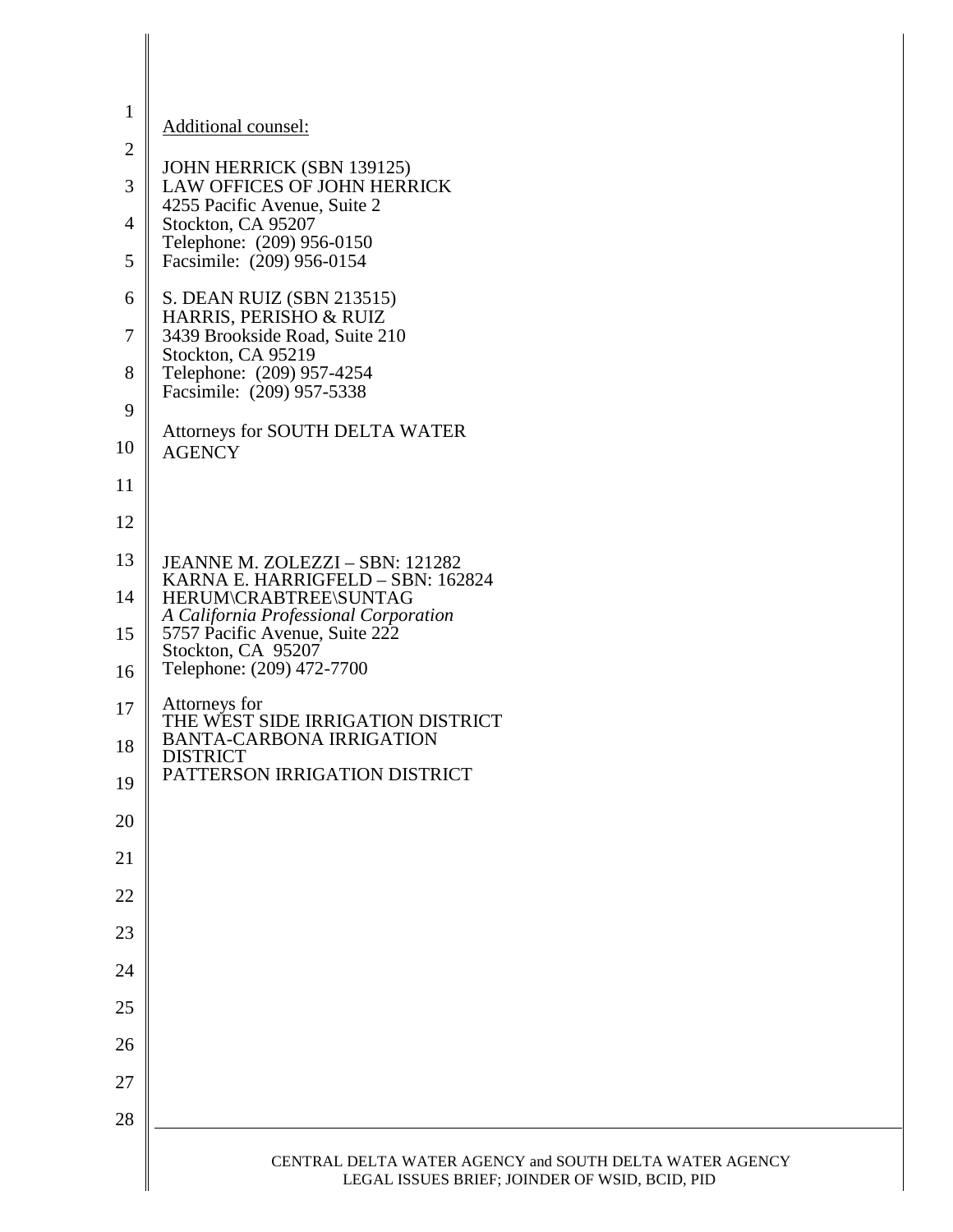| 1<br>$\overline{2}$ | <b>TABLE OF CONTENTS</b>                                                                                                                                              |
|---------------------|-----------------------------------------------------------------------------------------------------------------------------------------------------------------------|
| 3                   | DOES THE STATE WATER RESOURCES CONTROL BOARD HAVE THE<br>I.<br>AUTHORITY TO CURTAIL THE BBID PRE-1914 DELTA DIVERSIONS                                                |
| $\overline{4}$      |                                                                                                                                                                       |
| 5                   |                                                                                                                                                                       |
| 6<br>7              | <b>B.</b> General SWRCB Curtailment Authority Would Violate Article X Section 2 of the                                                                                |
| 8                   | C. The SWRCB Lacks Jurisdiction to Regulate Riparian or Pre-1914 Rights5                                                                                              |
| 9<br>10             | D. General Curtailment Efforts Cannot be Applied to the Delta due to Unique                                                                                           |
| 11                  | 1. The Delta Channels are Tidally Influenced and Always Have Water                                                                                                    |
| 12                  | 2. To the extent the Board's curtailment of senior rights was intended to protect                                                                                     |
| 13<br>14            | stored water moving through the Delta, it was inconsistent with Water Code<br>Section 7075, Butte Canal & Ditch Co. v. Vaughn (1858) 11 Cal. 143 and Water            |
| 15                  |                                                                                                                                                                       |
| 16                  | 3. The SWRCB's general "curtailment" in the Delta is Inconsistent with the Delta                                                                                      |
| 17                  | 4. To the extent the Board's curtailment of senior rights was intended to protect                                                                                     |
| 18                  | stored water needed for flow and salinity objectives in the Delta, it violated El<br>Dorado and the rule of priority by shifting some of the burden for meeting those |
| 19<br>20            |                                                                                                                                                                       |
| 21                  |                                                                                                                                                                       |
| 22                  | DOES WATER CODE SECTION 1052 APPLY TO DIVERSIONS MADE UNDER<br>П.                                                                                                     |
| 23                  |                                                                                                                                                                       |
| 24                  |                                                                                                                                                                       |
| 25                  |                                                                                                                                                                       |
| 26                  |                                                                                                                                                                       |
| 27                  |                                                                                                                                                                       |
| 28                  |                                                                                                                                                                       |
|                     | CENTRAL DELTA WATER AGENCY and SOUTH DELTA WATER AGENCY<br>LEGAL ISSUES BRIEF; JOINDER OF WSID, BCID, PID                                                             |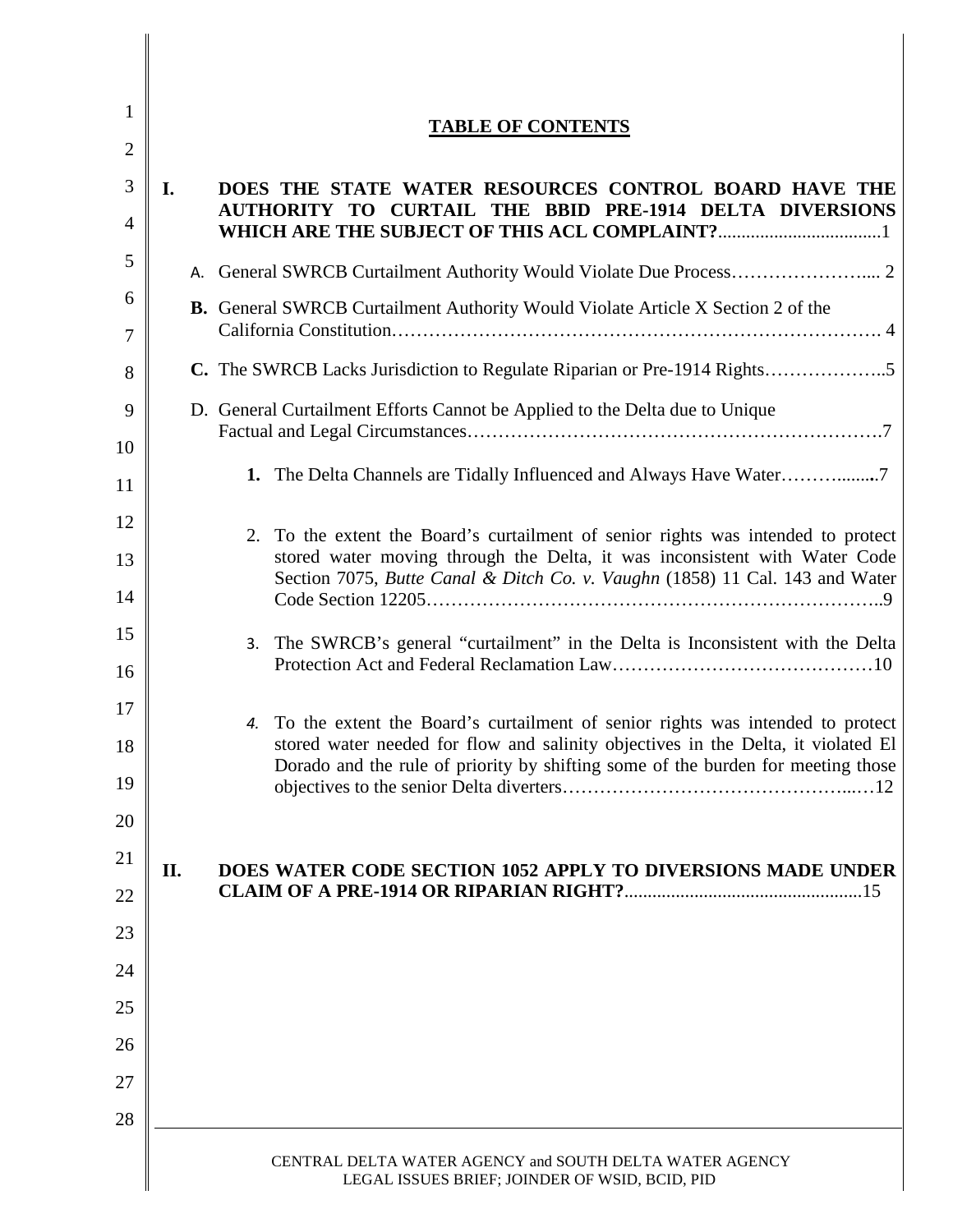| $\mathbf{1}$   | <b>TABLE OF AUTHORITIES</b>                                                                                           |
|----------------|-----------------------------------------------------------------------------------------------------------------------|
| $\overline{2}$ | <b>Federal Law</b>                                                                                                    |
| 3              | <b>United States Constitution</b>                                                                                     |
| 4              |                                                                                                                       |
| 5              | <b>Statutes</b>                                                                                                       |
| 6              |                                                                                                                       |
| 7              | Case Law                                                                                                              |
| 8              |                                                                                                                       |
| 9              |                                                                                                                       |
| 10             | <b>California Law</b>                                                                                                 |
| 11             | <b>California Constitution</b>                                                                                        |
| 12             |                                                                                                                       |
| 13             |                                                                                                                       |
| 14             | <b>Statutes</b>                                                                                                       |
| 15             |                                                                                                                       |
| 16             |                                                                                                                       |
| 17             |                                                                                                                       |
| 18             |                                                                                                                       |
| 19             |                                                                                                                       |
| 20             |                                                                                                                       |
| 21             |                                                                                                                       |
| 22             |                                                                                                                       |
| 23             |                                                                                                                       |
| 24             |                                                                                                                       |
| 25             |                                                                                                                       |
| 26             |                                                                                                                       |
| 27             |                                                                                                                       |
| 28             | <u> 1989 - Johann Stoff, deutscher Stoffen und der Stoffen und der Stoffen und der Stoffen und der Stoffen und de</u> |
|                | CENTRAL DELTA WATER AGENCY and SOUTH DELTA WATER AGENCY<br>LEGAL ISSUES BRIEF; JOINDER OF WSID, BCID, PID             |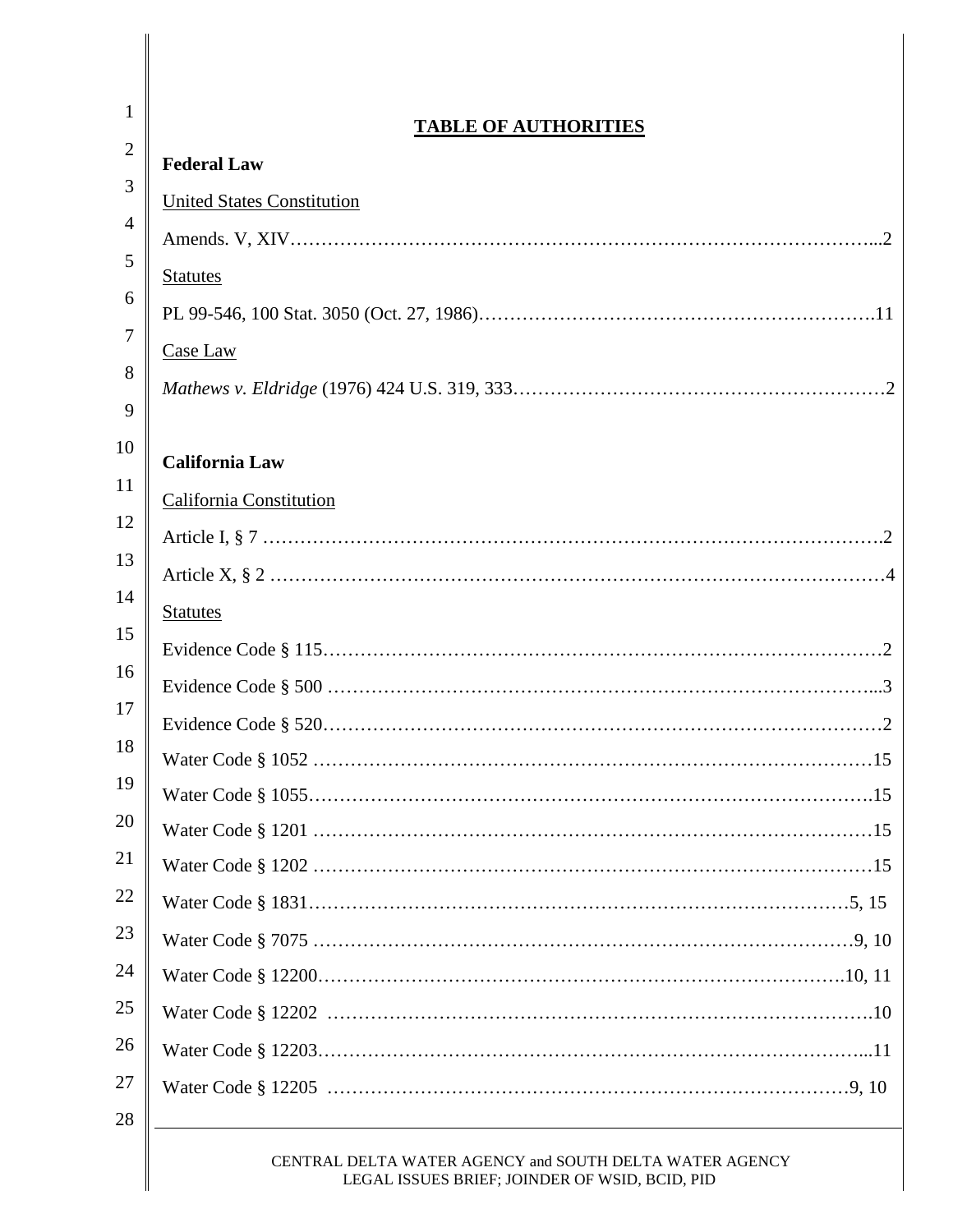| 1              | Case Law                                                                                                  |
|----------------|-----------------------------------------------------------------------------------------------------------|
| $\overline{2}$ |                                                                                                           |
| 3              |                                                                                                           |
| 4              |                                                                                                           |
| 5              | El Dorado Irr. Dist. v. State Water Resources Control Bd. (2006) 142 Cal.App.4th 937, 96213               |
| 6              |                                                                                                           |
| $\overline{7}$ | FDA v. Brown & Williamson Tobacco Corp. (2000) 529 U.S. 120, 125 12                                       |
| 8              |                                                                                                           |
| 9              |                                                                                                           |
| 10             |                                                                                                           |
| 11             |                                                                                                           |
| 12             |                                                                                                           |
| 13             |                                                                                                           |
| 14             | Los Angeles County FC Dist. v. Abbot (1938) 24 Cal. App. 2d 728, 7363                                     |
| 15             |                                                                                                           |
| 16             | Millview County Water Dist. v. State Water Resources Control Bd. (2014) 229 Cal.App.4th 879,              |
| 17             |                                                                                                           |
| 18             |                                                                                                           |
| 19             | Nevada County & Sacramento Canal Co. v. Kidd (1869) 37 Cal. 282, 313<br>. 4                               |
| 20             | State Water Resources Control Board Cases (2006) 136 Cal.App.4th 674, 710-711, 76811, 12                  |
| 21             | United States v. State Water Resources Control Bd. (1986) 182 Cal.App.3d 82, 110-111 .3, 11-12            |
| 22             | Waterford Irr. Dist. v. Turlock Irr. Dist. (1920) 50 Cal.App. 213, 22. 4-5                                |
| 23             |                                                                                                           |
| 24             |                                                                                                           |
| 25             |                                                                                                           |
| 26             |                                                                                                           |
| 27             |                                                                                                           |
| 28             |                                                                                                           |
|                | CENTRAL DELTA WATER AGENCY and SOUTH DELTA WATER AGENCY<br>LEGAL ISSUES BRIEF; JOINDER OF WSID, BCID, PID |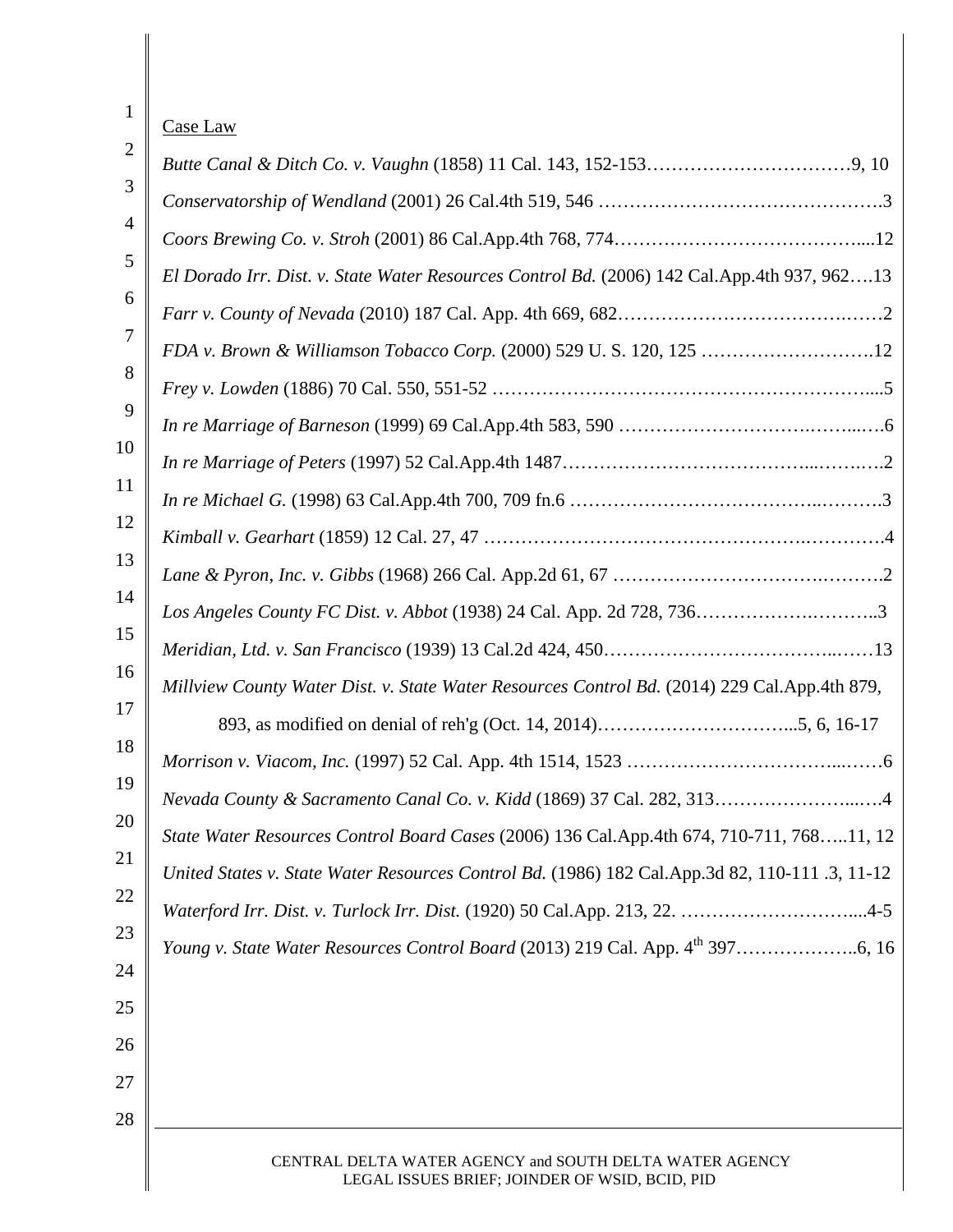| $\mathbf{1}$   | <b>State Water Resources Control Board Decisions</b>                                                      |
|----------------|-----------------------------------------------------------------------------------------------------------|
| $\overline{2}$ |                                                                                                           |
| 3              |                                                                                                           |
| $\overline{4}$ |                                                                                                           |
| 5              |                                                                                                           |
| 6              |                                                                                                           |
| $\overline{7}$ |                                                                                                           |
| 8              |                                                                                                           |
| 9              |                                                                                                           |
| 10             |                                                                                                           |
| 11             |                                                                                                           |
| 12             |                                                                                                           |
| 13             |                                                                                                           |
| 14             |                                                                                                           |
| 15             |                                                                                                           |
| 16             |                                                                                                           |
| 17             |                                                                                                           |
| 18             |                                                                                                           |
| 19             |                                                                                                           |
| 20             |                                                                                                           |
| 21             |                                                                                                           |
| 22             |                                                                                                           |
| 23             |                                                                                                           |
| 24             |                                                                                                           |
| 25             |                                                                                                           |
| 26             |                                                                                                           |
| 27             |                                                                                                           |
| 28             |                                                                                                           |
|                | CENTRAL DELTA WATER AGENCY and SOUTH DELTA WATER AGENCY<br>LEGAL ISSUES BRIEF; JOINDER OF WSID, BCID, PID |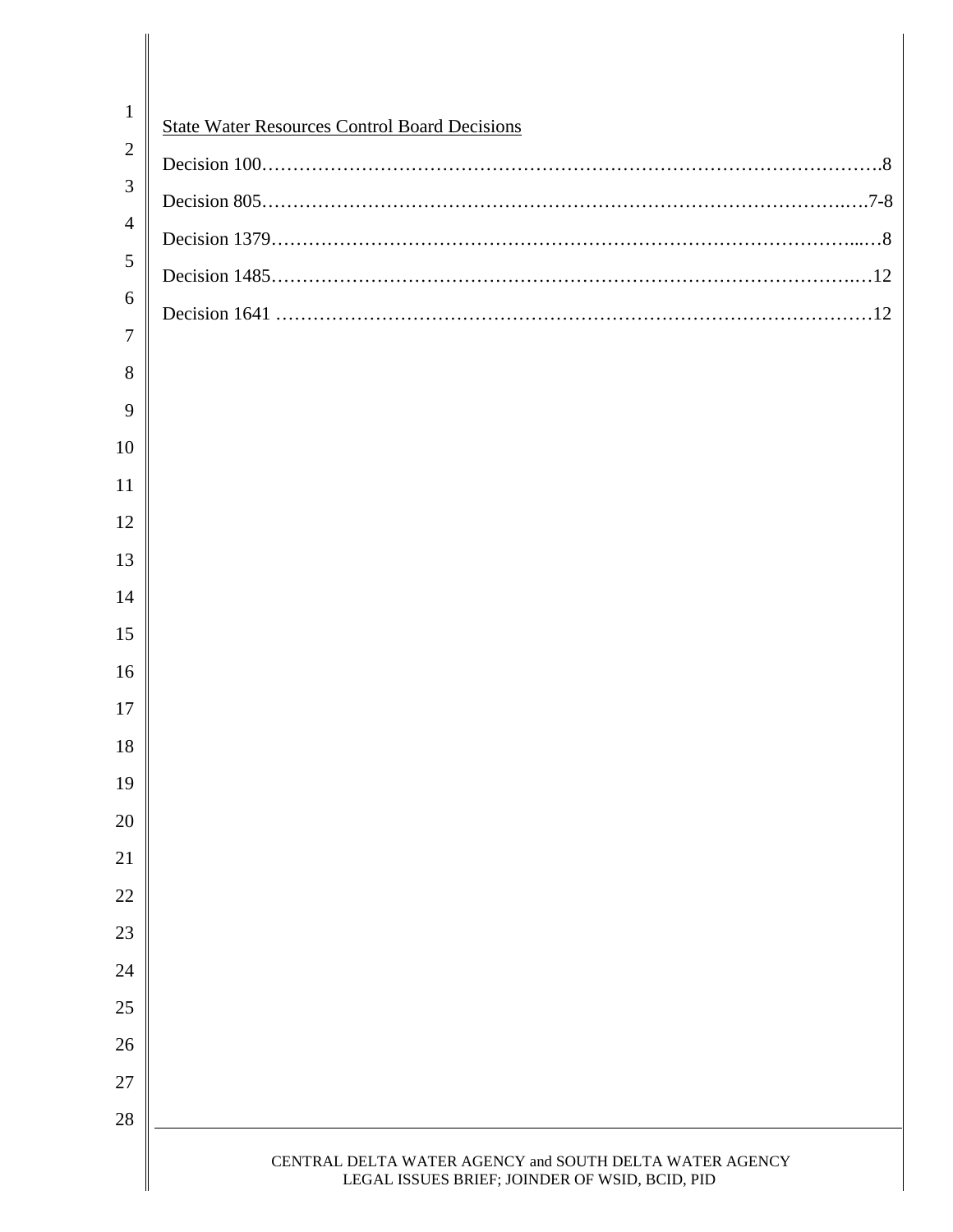1 Central Delta Water Agency and South Delta Water Agency respectfully present this brief 2 on legal issues in response to the Hearing Officer's questions: Whether, and in what circumstances: (1) does the State Water Resources Control Board have 3 the authority to curtail, and (2) does Water Code section 1052 apply to diversions made under 4 claim of a pre-1914 or riparian water right? 5 **I. DOES THE STATE WATER RESOURCES CONTROL BOARD HAVE THE AUTHORITY TO CURTAIL THE BBID PRE-1914 DELTA DIVERSIONS**  6 **WHICH ARE THE SUBJECT OF THIS ACL COMPLAINT?** 7 8 The State Water Resources Control Board ("SWRCB" or "Board") does not have the 9 authority to "curtail" BBID's pre-1914 rights. By "curtail" we understand the hearing officer to refer only to the SWRCB's 2015 (1) determination, albeit erroneous, that water was unavailable 10 for BBID to divert under its pre-1914 appropriative right and (2) direction, via letter dated to June 11 12, 2015, to cease diversions under threat of enforcement and penalties. There is no allegation 12 13 that BBID's diversions were wasteful or unreasonable or any dispute regarding the validity of 14 BBID's pre-1914 water right. The term "curtail" is not defined in the Water Code, nor is there any statutory or common 15 law authority describing how the SWRCB would "curtail" a water right.There is no provision of 16 17 the Water Code that grants the SWRCB the authority to tell a water right holder, by letter, they 18 must stop diverting water because of a unilateral determination of water availability made by 19 SWRCB staff. As we explain in more detail below, any perception that this authority exists 20 implicitly is belied by application of fundamental constitutional doctrines. Also, as the Sacramento Superior Court in *West Side Irrigation District et al. v. SWRCB* 21 22 Case No. 34-2015-80002121 ruled in July 2015: 23 **"The Curtailment Letters, including the requirement that recipients sign a compliance certification confirming cessation of diversion, result in a taking of**  24 **Petitioners' property rights without a pre-deprivation hearing, in violation of Petitioners' Due Process Rights."** 25 26 See BBID Exhibit BBID 301 at p. 5. 27 No such pre-deprivation hearing was provided to BBID in advance of the period of 28 curtailment which is the subject of this ACL. Recognizing this error, the SWRCB rescinded its CENTRAL DELTA WATER AGENCY and SOUTH DELTA WATER AGENCY LEGAL ISSUES BRIEF; JOINDER OF WSID, BCID, PID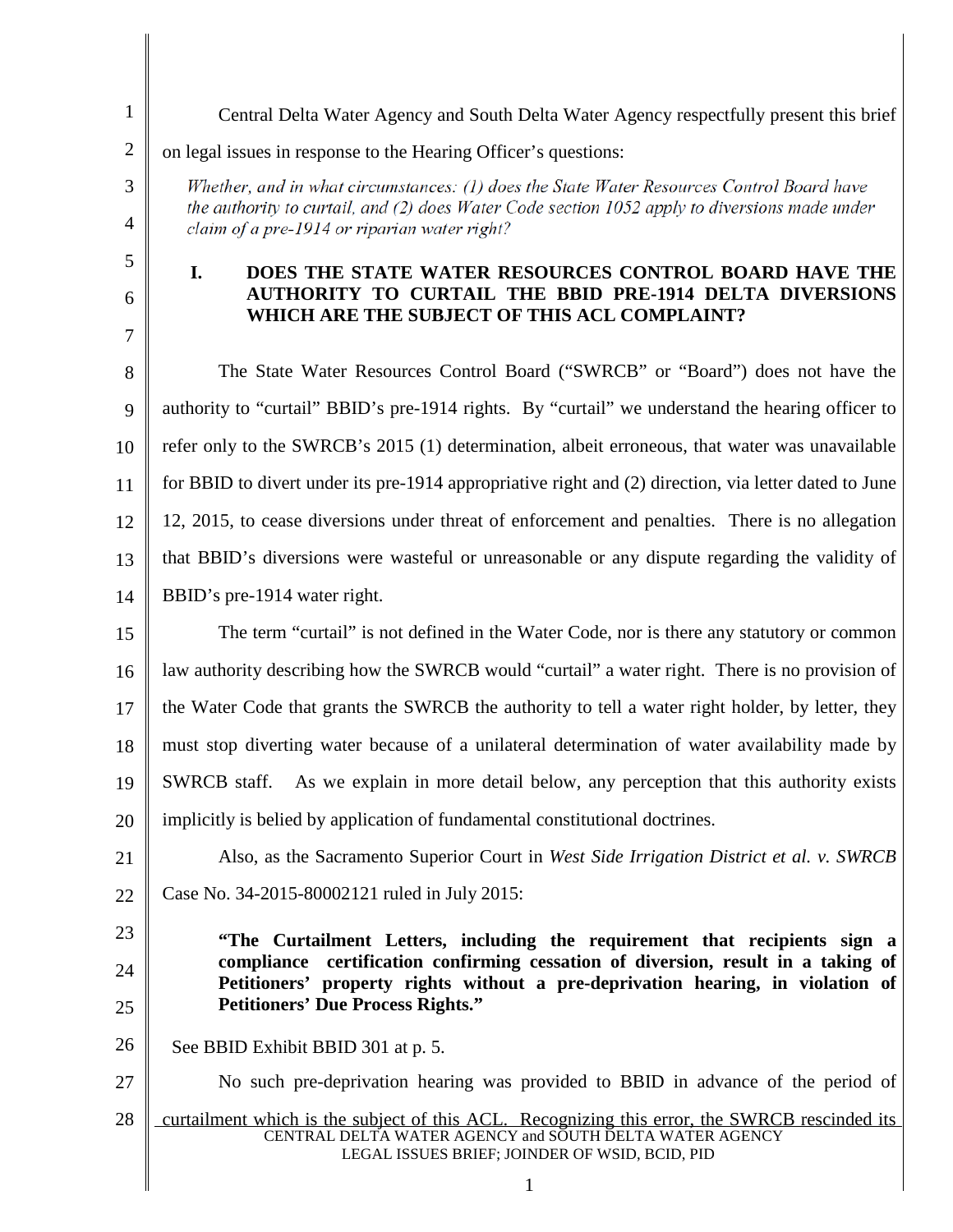2 3 4 "curtailment" letters and has since represented in the continued trial court proceedings that the SWRCB would have to fully meet its burden of proof in the ACL hearing to establish that water was not available for BBID during the relevant time period, without any reliance on the unlawful June 12, 2015 "curtailment" letter.

In other words – whether or not the SWRCB has the authority to "curtail" is not an issue in this ACL proceeding because the SWRCB cannot rely on its prior unlawful "curtailment" efforts. Thus, any discussion of the issue is largely academic.

8

5

6

7

1

9

## **A. General SWRCB Curtailment Authority Would Violate Due Process.**

10 11 12 13 14 15 16 17 The legislature has not and cannot grant the SWRCB general "curtailment" authority (as to any type of water right) because such a power would violate fundamental due process rights. The due process clauses of the state and federal constitutions impose constraints on governmental decisions that deprive individuals of life, liberty, or property. (U.S. Const., Amends. V, XIV; Cal. Const., art. I, § 7.) The fundamental requirement of these clauses is that the government must provide individuals with the opportunity to be heard "at a meaningful time and in a meaningful manner" before taking their property. (See, e.g., *Mathews v. Eldridge* (1976) 424 U.S. 319, 333.)

18 19 20 21 22 23 24 The mechanics of how due process is guaranteed in a pre-deprivation hearing relate to **who** has the burden to prove **what.** For the "who" - "[t]he party claiming that a person is guilty of crime or wrongdoing [here, the SWRCB] has the burden of proof on that issue." (Evid. Code, § 520; *Lane & Pyron, Inc. v. Gibbs* (1968) 266 Cal. App.2d 61, 67 [the law "plac[es] upon the party claiming illegality the burden of proof on that issue"]; see also *Farr v. County of Nevada* (2010) 187 Cal. App. 4th 669, 682 ["the burden of proof remains with the party on which it is placed by law"].)

25 26 27 For the "what" - the default "burden of proof" is "proof by a preponderance of the evidence," but the particular burden in a given case "varies in proportion to the gravity of the consequences of an erroneous resolution." (Evid. Code, § 115; *In re Marriage of Peters* (1997)

28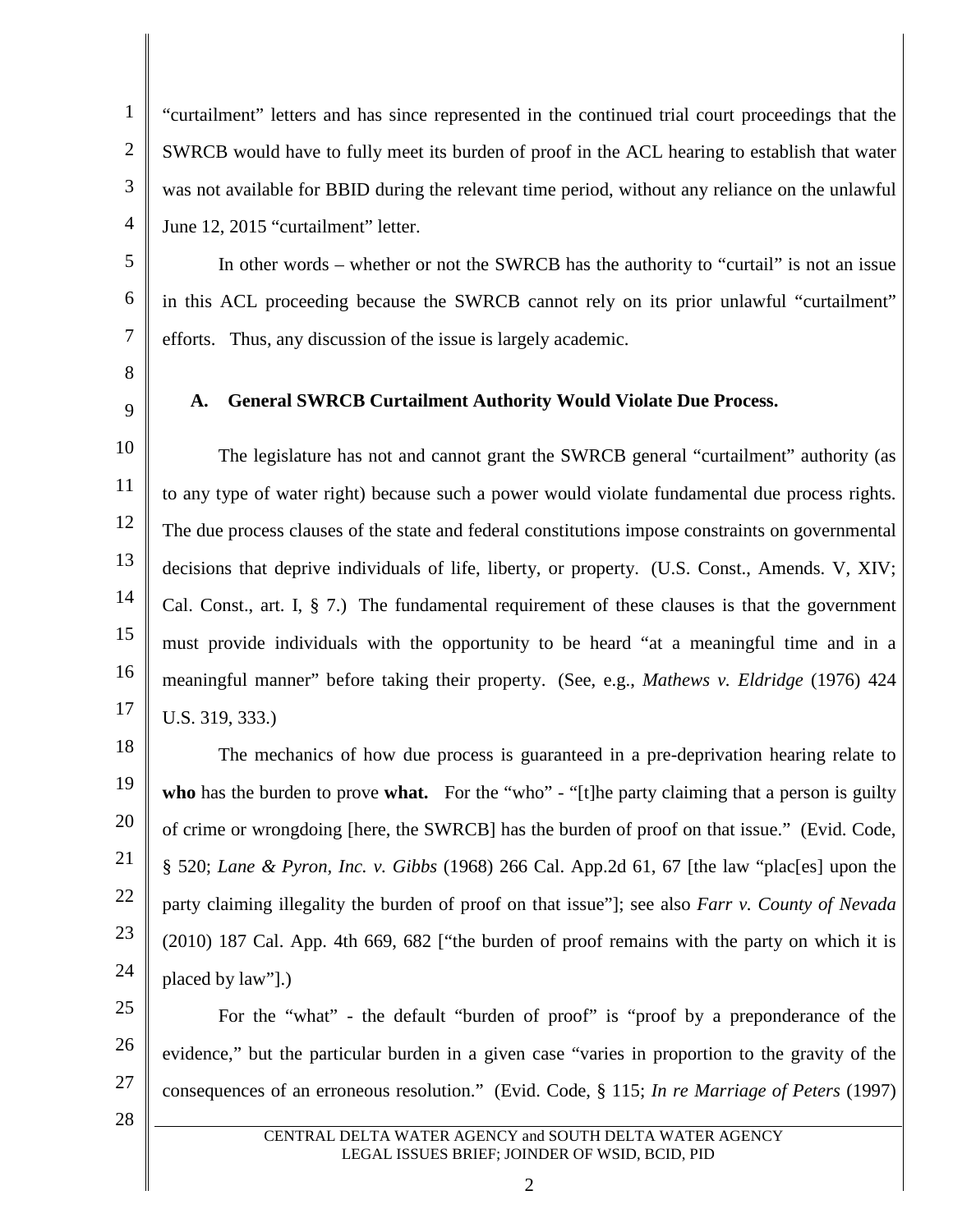1 2 3 4 52 Cal.App.4th 1487.) And when important interests are at stake, courts have applied a higher burden of proof—clear and convincing evidence. (*Conservatorship of Wendland* (2001) 26 Cal.4th 519, 546 ["courts have applied the clear and convincing evidence standard when necessary to protect important rights"].)

5 6 7 8 9 10 11 12 Important interests are at stake in water rights cases - here, BBID's ability to exercise century-old water rights essential for municipal water supplies and commercial agricultural operations. Water rights are "valuable property rights" that "cannot be infringed or taken by governmental action without due process and just compensation." (*Los Angeles County FC Dist. v. Abbot* (1938) 24 Cal. App. 2d 728, 736 [water rights are "valuable property rights" that can be "necessary and essential to the use of their property"]; *United States v. State Water Resources Control Bd.* (1986) 182 Cal. App. 3d 82 [it is "axiomatic" that water rights "cannot be infringed or taken by governmental action without due process and just compensation"].)

13 14 15 16 17 18 19 20 21 Thus, any authority to "curtail" a water diversion, can only be exercised after providing notice and an opportunity to be heard, and satisfying a burden of proof "so clear as to leave no substantial doubt" that water was unavailable for that particular diverter. This standard can only be met with evidence that is "sufficiently strong to command the unhesitating assent of every reasonable mind." (*In re Michael G.* (1998) 63 Cal.App.4th 700, 709 fn.6 [quoting (*In re Angelia P.* (1981) 28 Cal.3d 908, 919].) Given the variety of circumstances impacting the availability of water for any particular diverter and any particular location, this evidentiary standard, along with the required notice and opportunity to be heard, cannot be met with a generalized approach and mass mailing.

22 23 24 25 26 27 Further, the SWRCB must meet its burden of proof as to each fact supporting each element of its claim that a particular diversion is unlawful. (Evid. Code § 500 ["Except as otherwise provided by law, a party has the burden of proof as to each fact the existence or nonexistence of which is essential to the claim for relief or defense that he is asserting"]). For example, to the extent the SWRCB is claiming BBID unlawfully diverted stored water to which the state or federal Projects had a prior right, the SWRCB must prove the existence of the stored

28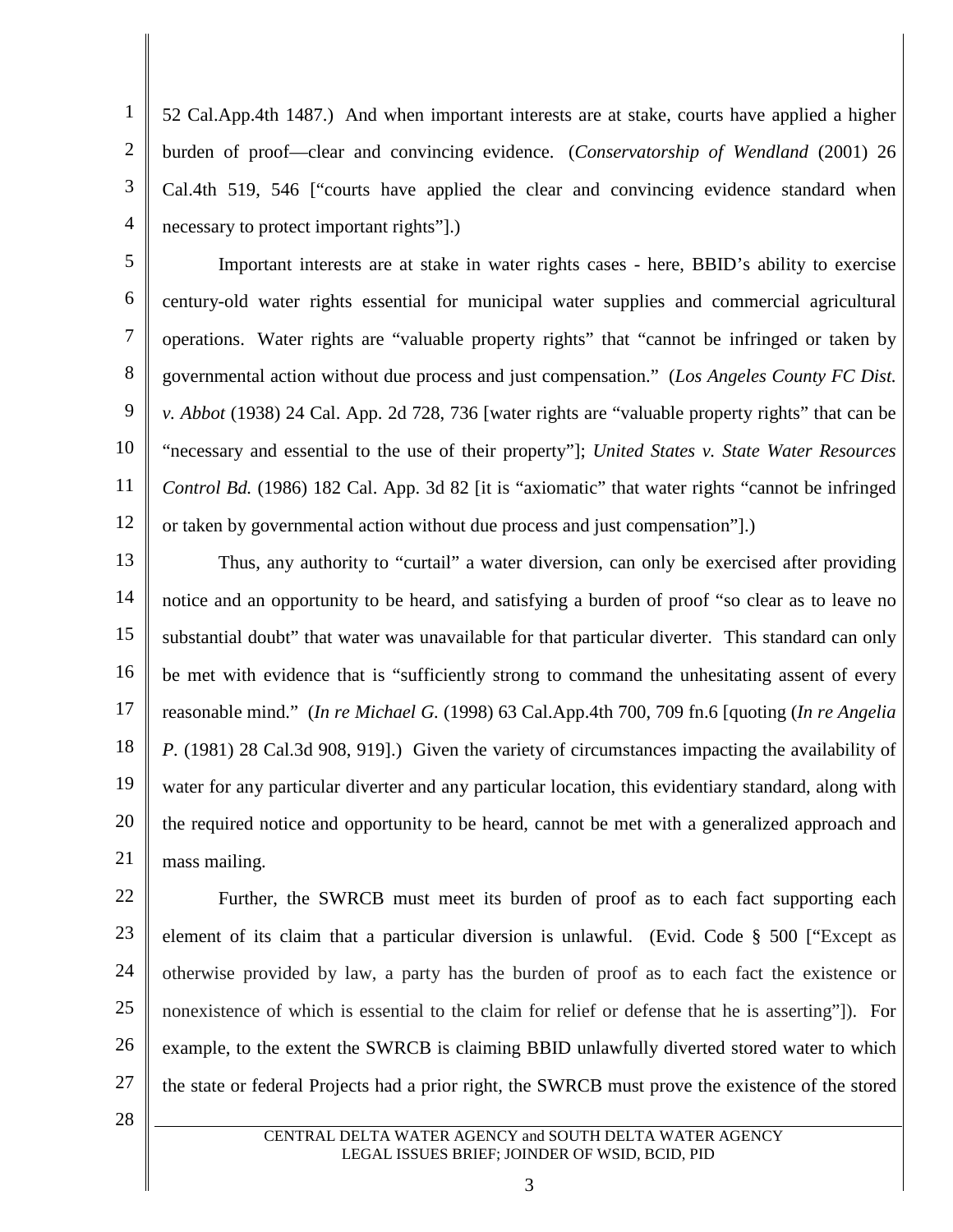1 2 3 4 5 6 7 8 water, and the Projects purported "prior right." In other words, the SWRCB cannot simply assume that any water stored and released by the Projects was done so properly and is entitled to protection from subsequent diversion. Water detained by the Projects in violation of the terms of their permits or in violation of statutory obligations is not water to which the Projects are entitled. Further, as we explain more below, water which the Projects are obligated to release for the benefit of Delta diverters is not water to which the Projects can claim a "senior" right. Of course, no effort was made to meet this burden of proof before the SWRCB undertook its unlawful "curtailment" effort in 2015.

9 10

### **B. General SWRCB Curtailment Authority Would Violate Article X Section 2 of the California Constitution.**

11 12 13 Vesting a general curtailment authority in the SWRCB would also violate Article X, section 2 of the California Constitution, which requires that the water resources of the state "be put to beneficial use to the fullest extent of which they are capable".

14 15 16 17 18 19 20 21 22 The constitutional mandate to maximize beneficial use is reflected in historic court cases, where interference with water right diversions has been strongly disfavored absent proof of injury to a senior right. Courts have explained that senior water right holders can protect their rights against invasion or unlawful interference. (See, e.g., *Kimball v. Gearhart* (1859) 12 Cal. 27, 47.) But senior water right holders have no recourse against acts that cause them no injury. (See *Nevada County & Sacramento Canal Co. v. Kidd* (1869) 37 Cal. 282, 313.) And to have any entitlement to relief, "[t]here must be a substantial, as distinguished from a mere technical or abstract, damage to the right." (*Waterford Irr. Dist. v. Turlock Irr. Dist.* (1920) 50 Cal.App. 213, 221.)

23 24 25 26 27 Contrary to these fundamental rules, the SWRCB undertook generalized "curtailment" in 2015 without any proof of injury to senior rights. Rather, the SWRCB relied on theoretical potential injury - which is precisely the type of theoretical damage that courts have found insufficient to justify an injunction or curtailment. (See *Waterford Irr. Dist.*, *supra*, 50 Cal.App. at 221.)

28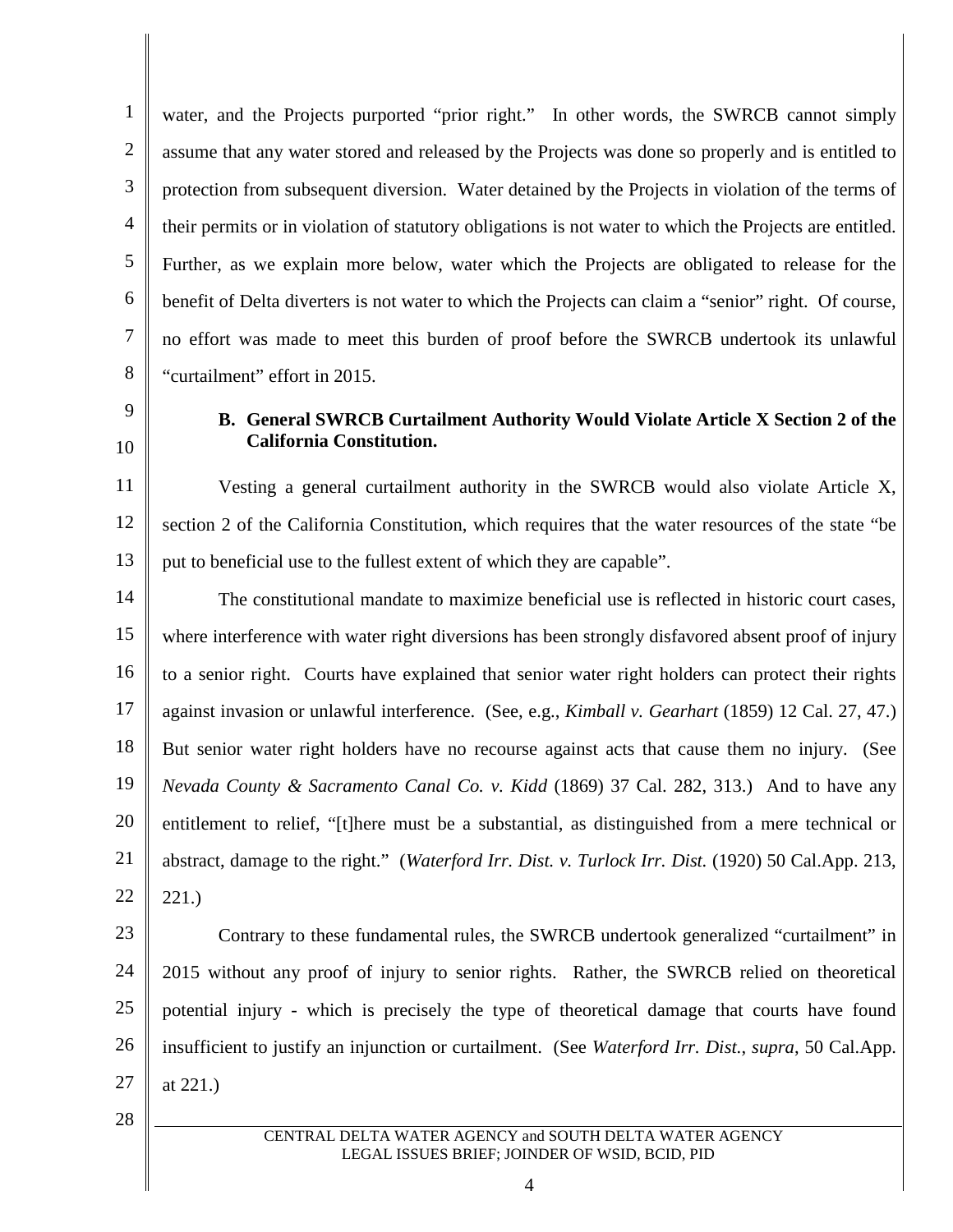1 2 3 4 5 6 7 8 9 The obligation to show "substantial, as distinguished from a mere technical or abstract, damage" to a senior water user is founded on principles enshrined in our constitution: "in this State the general welfare requires that the water resources of the State be put to beneficial use to the fullest extent of which they are capable." (Cal. Const., Art. X § 2; see *Waterford Irr. Dist.*, *supra*, 50 Cal. App. at 220-221.) As the *Waterford* court explained, the requirement that a water user demonstrate substantial damage before enjoining another's diversions "harmonizes with the policy of the state that none of the waters of its streams, available for the purposes of a beneficial use, shall be wasted or not used, but shall be employed to the fullest extent." (*Waterford Irr. Dist.*, *supra*, 50 Cal. App. at 221.)

10 11 12 13 Clearly, in protecting senior water rights, the SWRCB has no broader right than that held by a senior water right holder. Yet, by trying to impose generalized curtailments without satisfying due process or the required burden of proof regarding injury to senior rights, that is precisely what the SWRCB unlawfully attempted to achieve in 2015.

14 15

16

17

18

19

20

21

22

23

24

25

#### **C. The SWRCB Lacks Jurisdiction to Regulate Riparian or Pre-1914 Rights.**

The SWRCB does not have the authority to "curtail" rights that are outside of its jurisdiction to regulate.<sup>[1](#page-10-0)</sup> And the SWRCB "does not have jurisdiction to regulate riparian and pre–1914 appropriative rights.' " (*Millview County Water Dist. v. State Water Resources Control Bd.* (2014) 229 Cal.App.4th 879, 893, as modified on denial of reh'g (Oct. 14, 2014); see also Wat. Code, § 1831.) Authority to regulate riparian and pre-1914 rights is instead left exclusively to the courts. (*Ibid.*; see also *Frey v. Lowden* (1886) 70 Cal. 550, 551-52 [explaining that "[t]here is no doubt of the power of a court of equity to ascertain and determine the extent of the rights of property in water . . . and to regulate . . . the use of the flow of the water . . ."].)

The SWRCB's 2015 curtailment effort involved ranking of all pre-1914 and riparian water rights and an informal determination of their order of priority. But "fix[ing]" and

26

<span id="page-10-0"></span>27

28

CENTRAL DELTA WATER AGENCY and SOUTH DELTA WATER AGENCY LEGAL ISSUES BRIEF; JOINDER OF WSID, BCID, PID

 $1$  This does not mean that the SWRCB has the authority to curtail post-1914 rights in the manner in which it attempted in 2015. At a minimum, the SWRCB must satisfy due process before trying to curtail a post-1914 right as well.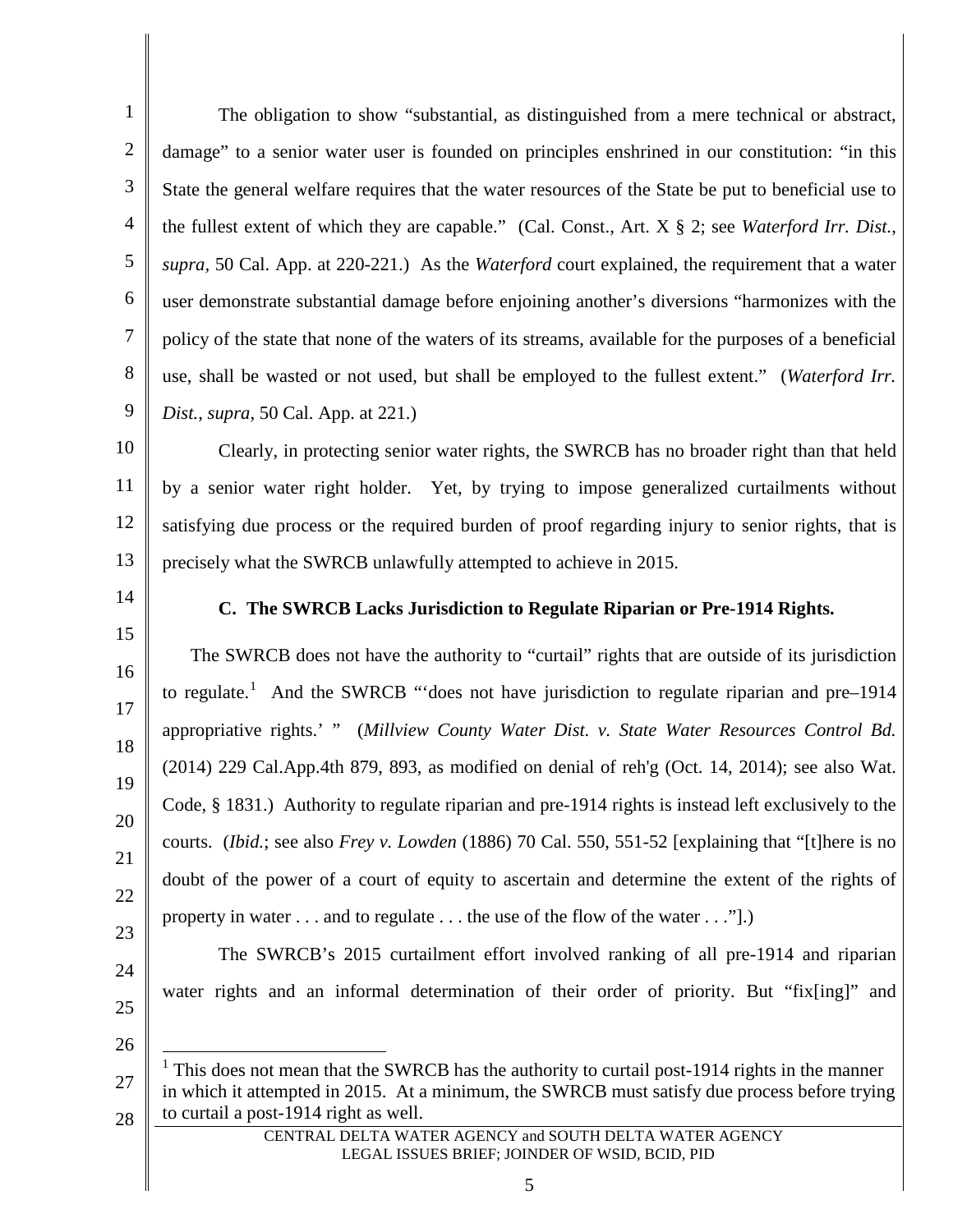1 2 3 4 5 6 7 8 9 10 11 12 "establish[ing]" the value and priority of BBID's pre-1914 water right relative to other pre-1914 and riparian water right holders is classic regulation. (See, e.g., (*Morrison v. Viacom, Inc.* (1997) 52 Cal. App. 4th 1514, 1523 [the term " 'regulate' means '[t]o fix, establish, or control; to adjust by rule, method, or established mode; to direct by rule or restriction; to subject to governing principles or laws.' (Black's Law Dict. (6th ed. 1990) p. 1286, col. 1.)"].) The Prosecution Team effectively concedes this point, agreeing that the Board's curtailment notices—on which this enforcement action is based—are an attempt to "manage[] . . . water rights." (WSID Draft CDO at 3.) But the management of water rights is no different than the regulation of water rights. Indeed, as courts have recognized, the power to "manage" is synonymous with the power to control and regulate. (See *In re Marriage of Barneson* (1999) 69 Cal.App.4th 583, 590 [" 'control' is defined as '[p]ower or authority to *manage*, direct, superintend, restrict, *regulate*, govern, administer, or oversee.' "].)

13 14 15 16 17 18 19 20 21 22 23 24 25 In *Millview, supra,* and in *Young v. State Water Resources Control Board* (2013) 219 Cal. App.  $4<sup>th</sup>$  397, the court determined the SWRCB has jurisdiction to determine whether a claimed pre-1914 right is valid—jurisdiction that is directly tied to the SWRCB's authority to regulate new diversions of surplus waters as regulator of all post-1914 appropriative rights. But neither court suggested that the SWRCB also had general jurisdiction to manage pre-1914 and riparian rights in times of shortage—an exercise of power that is in no way tethered to the SWRCB's jurisdiction over post-1914 water rights. To the contrary, both *Millview* and *Young* maintained that "the Board 'does not have jurisdiction to regulate riparian and pre–1914 appropriative rights.' " (*Millview*, *supra*, 229 Cal.App.4th at 893; *Young*, *supra*, 219 Cal.App.4th at 404.) If this limitation is to have any meaning, it must be that the SWRCB does not have authority to define and regulate the relative priorities of pre-1914 and riparian water rights to divert in the dynamic, day-to-day, exercise of those rights. This matter is left exclusively for the courts.

26

//

//

27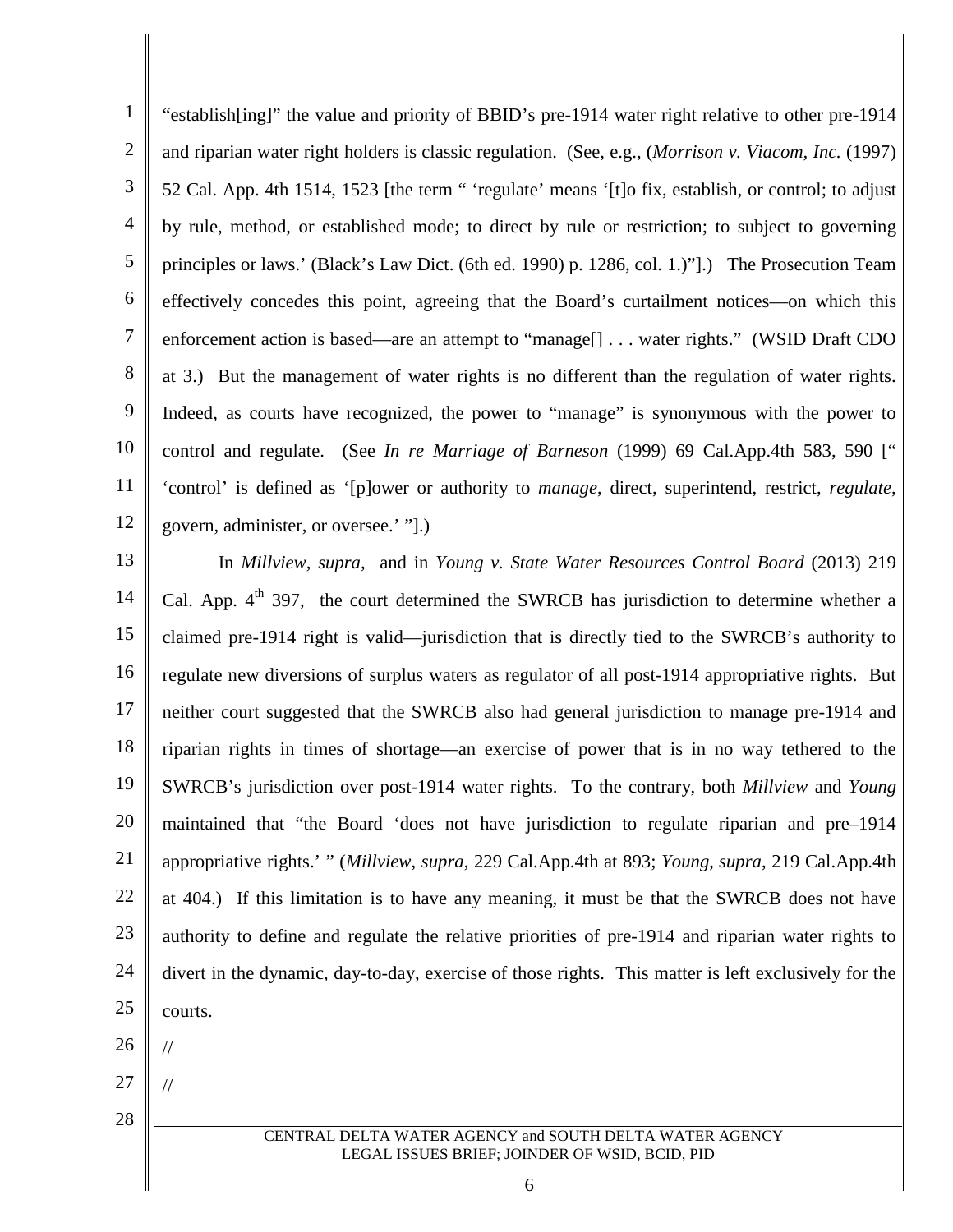# **D. General Curtailment Efforts Cannot be Applied to the Delta due to Unique Factual and Legal Circumstances.**

One of the most frustrating aspects of the SWRCB's 2015 curtailment effort was the complete disregard for the unique factual and legal circumstances in the Delta. These unique circumstances are cemented in SWRCB precedent. Yet, they were wholly disregarded in 2015, without justification. The following basic legal principles are critical to understanding why "curtailment" of senior rights in the Delta defies law and logic.

7 8

1

2

3

4

5

6

#### **1. The Delta Channels are Tidally Influenced and Always Have Water.**

9 10 11 12 13 14 15 16 17 There is little factual dispute regarding how the SWRCB determined water availability and issued its curtailment letters in 2015. SWRCB staff admittedly omitted in their consideration of available supply the more than one million acre-feet of water that naturally resides in the Delta Channels, acting like a reservoir, moving back and forth with the tide. The SWRCB, instead, focused only on the derived calculation of "Full Natural Flow" of major tributaries, measured at locations several hundred miles upstream of the Delta. This method, employed by SWRCB staff without the approval of the SWRCB Board Members in a public meeting, or vetting in a public process, directly conflicts with factual findings in prior SWRCB decisions regarding how the Delta works.

18 19 20 21 22 23 24 25 26 27 Most glaringly, in the past the SWRCB has refused to find that a senior water right with points of diversion in the tidally influenced Delta could even be harmed by upstream diversions because of the constant availability of water in the Delta. In Decision 805, for example, the Board's predecessor rejected a water right holder's claim that an applicant's proposed diversions on the Mokelumne River would leave him with insufficient water, because it found the protester would continue to have tidewater available at his intake. (D. 805 at 14 ["According to testimony . . . tidewater extends upstream as far as the applicant's lowermost point of diversion, making available at that point 'all the water that reaches the Sacramento-San Joaquin Delta.' . . . The rise and fall of the tide at that intake, according to the report of the inspection of the protestant's project on July 26, 1951 is of the order of 4 feet. The protestant does not assert nor does the

28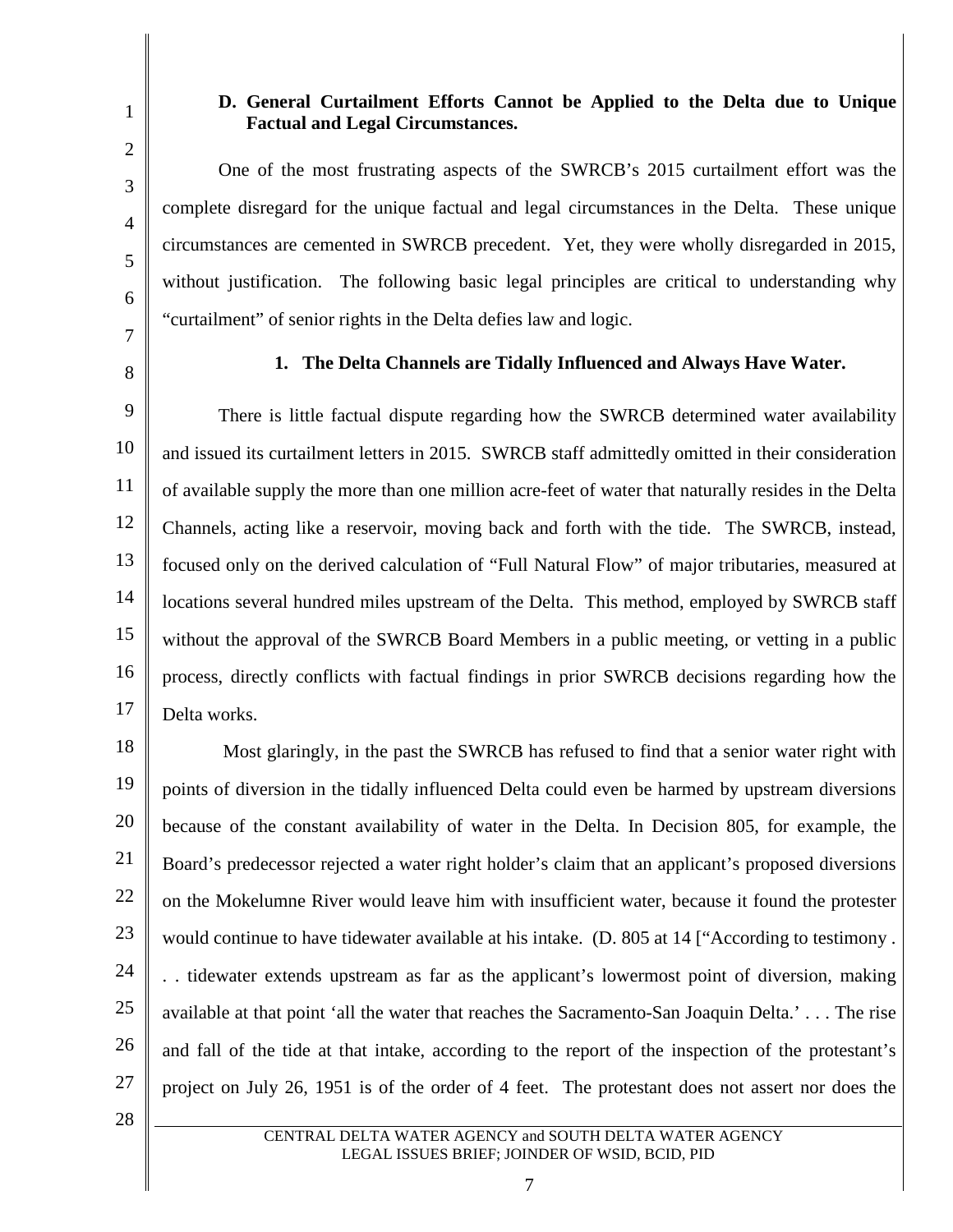1 2 3 4 5 6 7 8 9 10 11 12 13 14 15 16 17 18 19 20 21 22 23 24 25 26 27 28 CENTRAL DELTA WATER AGENCY and SOUTH DELTA WATER AGENCY LEGAL ISSUES BRIEF; JOINDER OF WSID, BCID, PID available information indicate that supply, thus far, has been insufficient for his needs plus the applicant's estimated needs."].) The Board then went on to find that water was available for the applicant to divert even though river flows "may entirely fail," because "seepage and return flow entering the river . . . [around] the applicant's lowermost point of diversion are substantial and . . . Sacramento-San Joaquin delta waters back up the Mokelumne River channel as far as the applicant's lowermost and possibly his intermediate point of proposed diversion." (D. 805 at 18.) The Board and its predecessors' have long recognized that river inflow is a poor gauge of water availability in the Delta. The Division of Water Rights explained in Decision 100 in 1926: These delta channels form a network of waterways through which the water flows sometimes one way and sometime another, depending upon the percentages of the various main tributaries – Sacramento, San Joaquin and Mokelumne Rivers – and the influence of the tides. It is difficult if not impossible to estimate the influence of a diversion at any one point in these delta channels upon the available water supply at other points or the influence of a diversion from one of the tributary streams upon the available water supply at any particular point in the delta. The fact is that the delta channels form a **vast reservoir** through which the drainage from Sacramento and San Joaquin Rivers pours to form a barrier in the upper end of San Francisco Bay, Suisun Bay and the lower delta against the salt water which would otherwise enter through Golden Gate and San Francisco Bay. (D. 100 at 11.) The Board reaffirmed these findings in Decision 1379, explaining "that the quantity needs of almost all of the Delta users are met almost all the time and depletion of inflow will not affect this availability. With the exception of periods during extraordinary low tides, at which time the southeast portion of the Delta is particularly affected, water is generally available at the intakes of the numerous pumps of Delta users (DWR 519)." (Decision 1379 at 21.) For these reasons, the Board concluded, "quantitative determinations of the extent of vested rights are meaningless." (*Ibid.*) The California Department of Water Resources echoed this factual reality in its 1969 Memorandum Report titled "The Delta and the State Water Project": "Actually, in the Delta, the question of quantity is of little concern, since the Delta is never short of water. If flow from the tributary streams were insufficient to meet Delta use, water from the Pacific Ocean would flow through the San Francisco Bay system and fill the Delta channels." See WSID Exhibit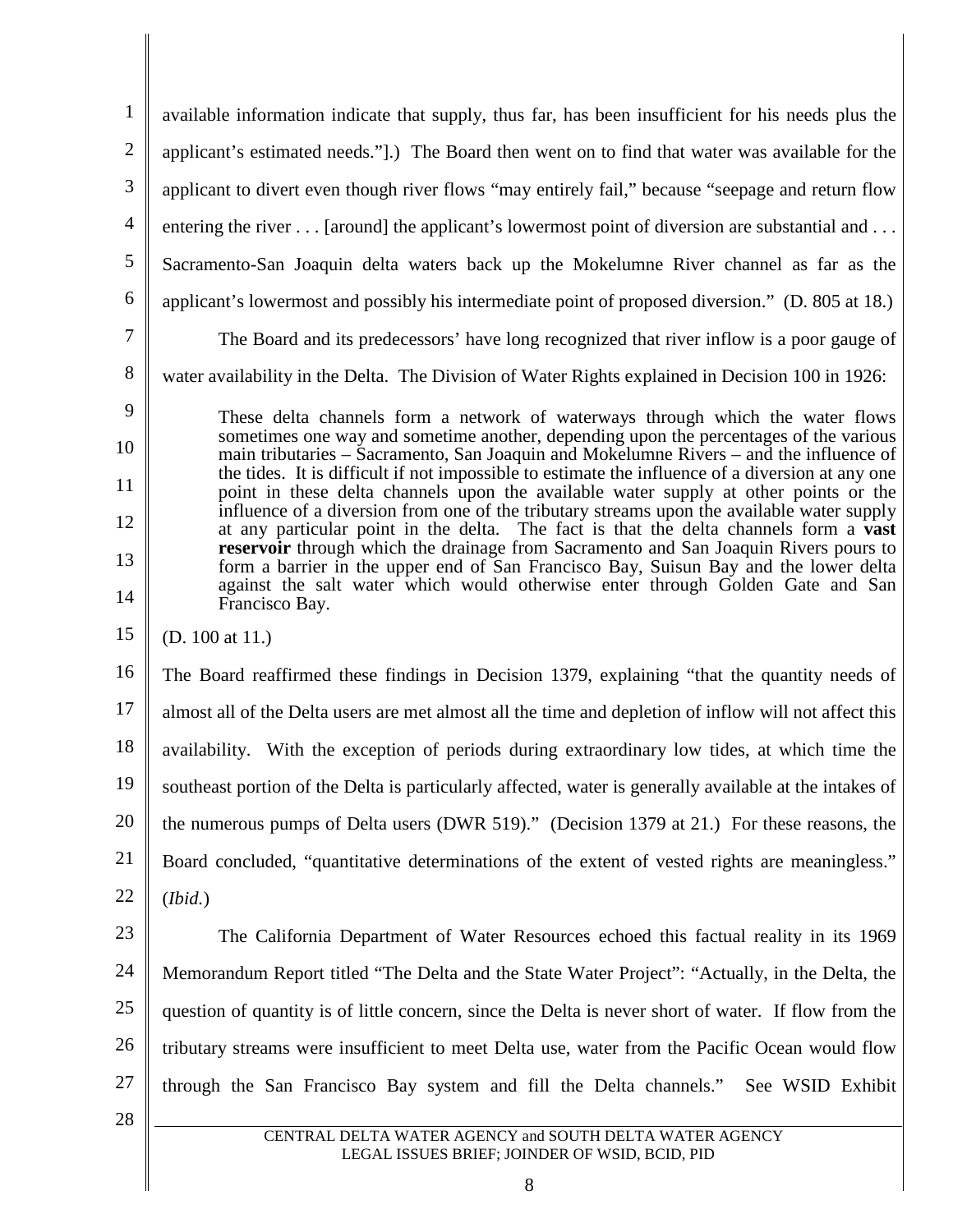1

WSID0096 at p. 35.

2 3 4 5 6 7 8 9 10 11 12 13 In spite of the obvious geography of the Delta, the SWRCB's 2015 water availability determination completely ignored the "vast reservoir" of the Delta where the "depletion of inflow will not affect availability" articulated by its predecessors in Decision 100 and 1379. This unique factual circumstance in the Delta - and the undisputed fact that it was entirely ignored in the SWRCB staff's 2015 determinations of water availability for purposes of curtailment - highlights why a general authority "to curtail" makes no sense. A more formal process, with procedural safeguards, could have addressed this glaring omission and provided aggrieved parties a means of recourse sufficient to satisfy due process. At a minimum, given the existing factual findings by the SWRCB and its predecessors regarding constant water availability in the Delta, the SWRCB should have held an evidentiary hearing before allowing its staff to simply assume - without any proof - that there is no water available in the Delta absent contemporaneous "Full Natural Flow" from upstream tributaries.

- 14
- 15

16

17

**2. To the extent the Board's curtailment of senior rights was intended to protect stored water moving through the Delta, it was inconsistent with Water Code Section 7075,** *Butte Canal & Ditch Co. v. Vaughn* **(1858) 11 Cal. 143 and Water Code Section 12205.**

18 19 20 21 22 23 24 25 26 27 28 Because the Delta always has water, the concept that curtailment is necessary to protect stored water moving through the Delta is legally indefensible. The Projects utilize the Delta channels to convey stored water. The water released by the Projects into the Delta commingles with the water naturally present and available for BBID and other senior rights to divert under their respective rights. The Projects' ability to utilize the natural channels of the Delta is expressly conditioned on the lack of infringement of these senior diverters: a water user may release water into another stream, allow the released water to mingle with water already present in the stream, and then reclaim the water; but only if doing so did not diminish the rights of another. (*Butte Canal & Ditch Co. v. Vaughn* (1858) 11 Cal. 143, 152-153.) Care must be taken to ensure that "*no injury* is done the innocent party," and thus efforts to protect commingled water flowing through a stream "must leave the opposite party in the use of the full quantity to which he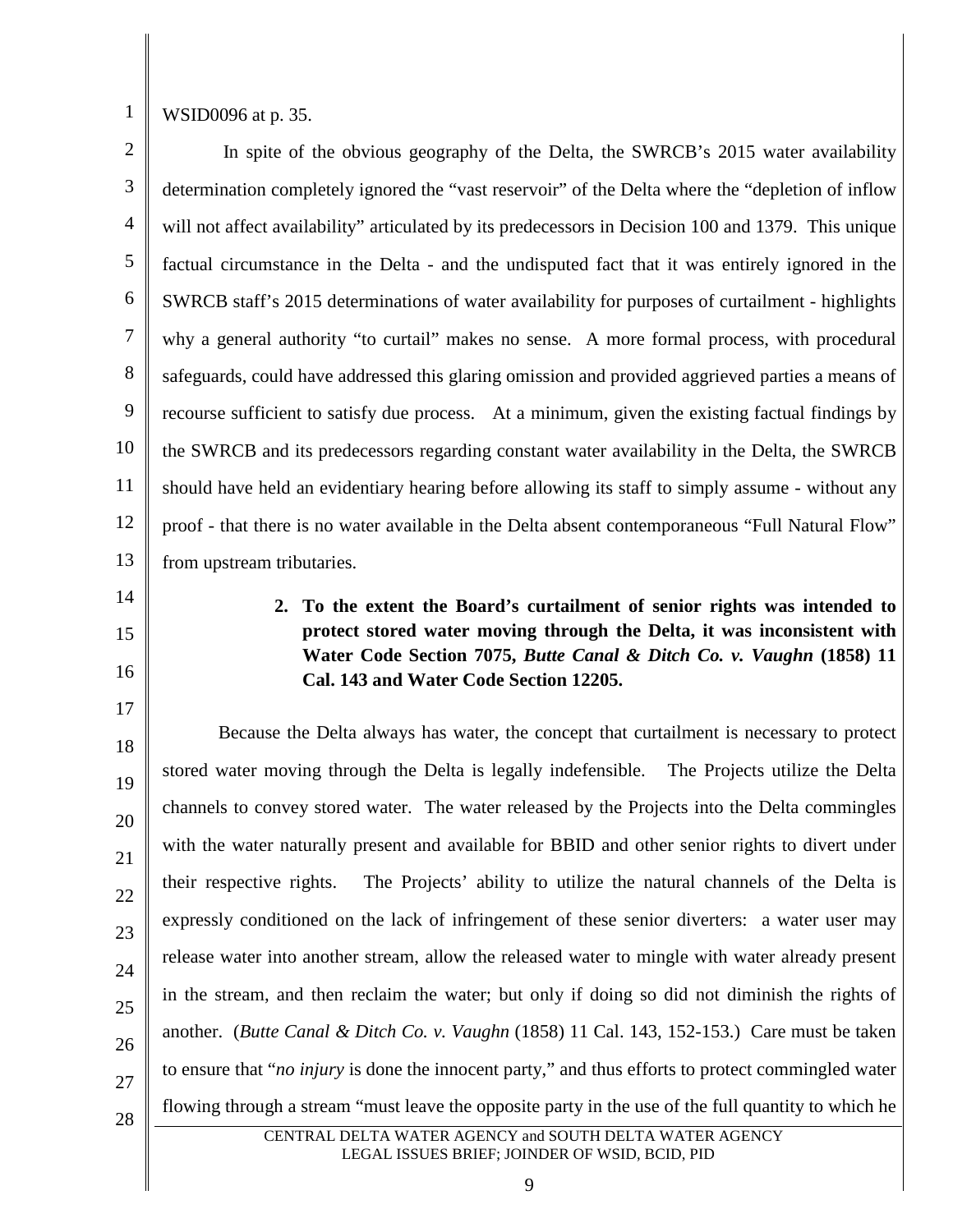1 2 3 4 5 was originally entitled." "The burden of proof rests with the party causing the mixture. He must show clearly to what portion he is entitled. He can claim only such portion as is established by decisive proof. The enforcement of his right must leave the opposite party in the use of the full quantity to which he was originally entitled." (*Ibid.*, italics added) The Legislature codified this principle in Water Code Section 7075.

The water physically present in the Delta Channels was available for diversion under senior rights. Therefore, to the extent the SWRCB curtailed senior rights in the Delta to protect the Projects stored water, it expressly violated Water Code section 7075 and California Supreme Court's mandate in *Butte Canal*.

10 11 12 The curtailment also violated Water Code section 12205, which is part of the Delta Protection Act, by ignoring the Projects obligation to integrate releases of stored water with the obligation to provide salinity control and an adequate water supply. Section 12205 provides:

"It is the policy of the State that the operation and management of releases from storage into the Sacramento-San Joaquin Delta of water for use outside the area in which such water originates *shall be integrated to the maximum extent possible* in order to permit the fulfillment of the objectives of this part." The SWRCB made no findings, before undertaking curtailment of senior Delta diversions in 2015, that the Projects were satisfying Water Code section 12205.

17 18

19

6

7

8

9

13

14

15

16

# **3. The SWRCB's general "curtailment" in the Delta is Inconsistent with the Delta Protection Act and Federal Reclamation Law.**

20 21 22 23 24 25 26 27 28 The Delta Protection Act, Water Code Section 12200 et seq., recognizes the unique "salinity intrusion" problems of the Delta and provides "for the protection, conservation, development, control and use of the waters in the Delta for the public good." (Wat. Code, § 12200.) To address salinity issues and protect Delta water users, the Act provides that "[a]mong the functions to be provided by the State Water Resources Development System, in coordination with the activities of the United States in providing salinity control for the Delta through operation of the Federal Central Valley Project, *shall be the provision of salinity control and an adequate water supply for the users of water in the Sacramento-San Joaquin Delta*. . . ." (Wat. Code § 12202, italics added.) The Delta Protection Act further bars the Projects from exporting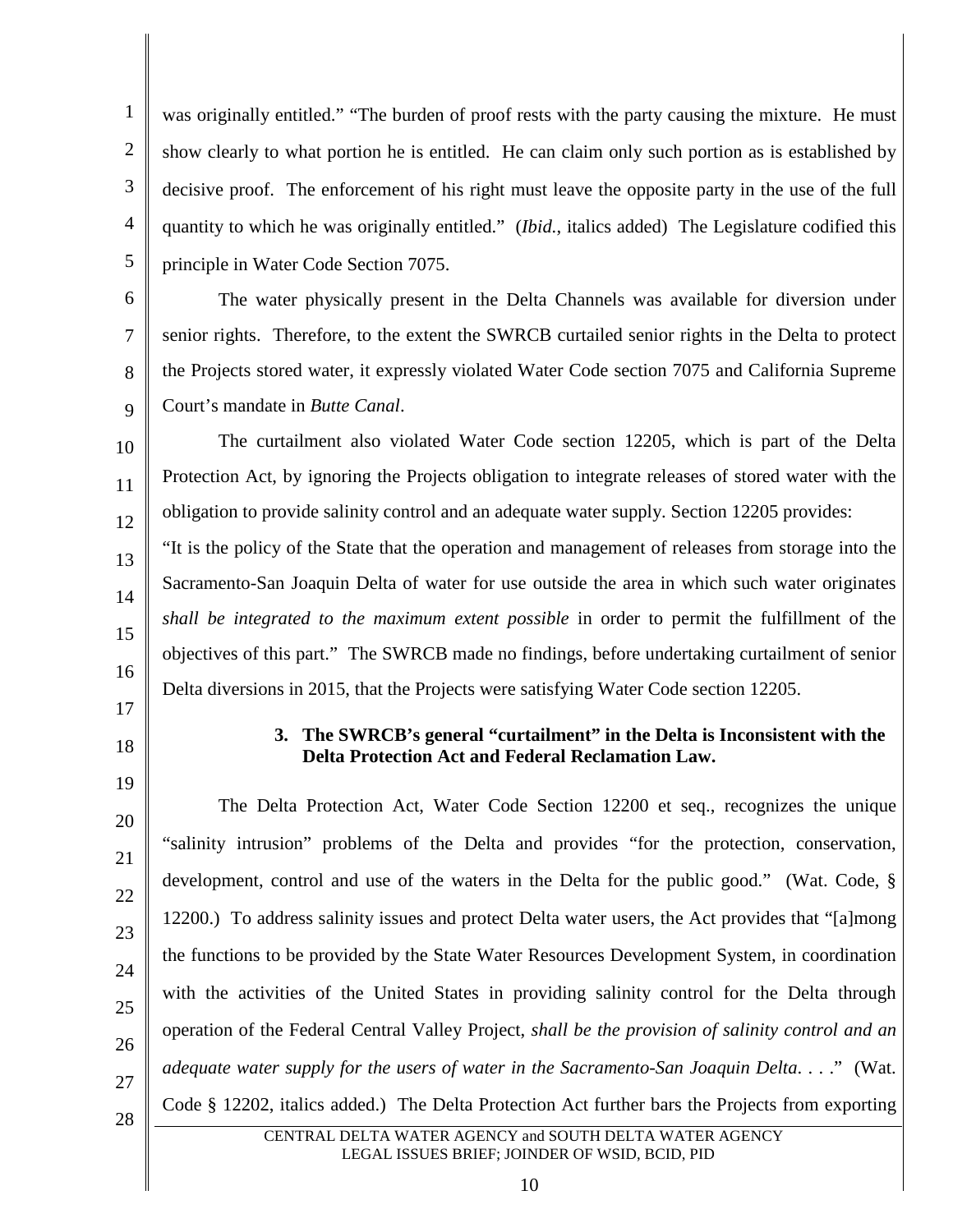water from the Delta unless they first comply with their obligations to provide salinity control and an adequate water supply. (Wat. Code, § 12204.)

These obligations serve to further the Delta Protection Act's primary goal: "maintaining and expanding agriculture, industry, urban, and recreational development in the Delta." (*State Water Resources Control Board Cases* (2006) 136 Cal.App.4th at 768.) In *United States v. State Water Resources Control Board* (1986) 182 Cal. App. 3rd 82 at page 139 the court determined:

7 8 9 10 11 12 13 "In 1959, when the SWP was authorized, the Legislature enacted the Delta Protection Act. (Wat. Code §§ 12200-12220.) The Legislature recognized the unique water problems in the Delta, particularly "salinity intrusion," which mandates the need for such special legislation "for the protection, conservation, development, control and use of waters in the Delta for the public good."(Wat. Code § 12200.) The act prohibits project exports from the Delta of water necessary to provide water to which the Delta users are "entitled" and water which is needed for salinity control and an adequate supply for Delta users. (Wat. Code §§ 12202, 12203, 12204.)"

14 15 16 17 18 19 20 21 22 The Delta Protection Act represents the California legislature's mandate that satisfaction of Delta water entitlements, the provision of water for salinity control and an adequate supply for Delta users, are prerequisites to allowing the Projects to export water from the Delta. Further, the legislature expressly declared in Water Code section 12200 "that a general law cannot be made applicable to said Delta and that the enactment of this law is necessary for the protection, conservation, development, control and use of the waters of the Delta for the public good." Yet, the SWRCB ignored the mandates of the Delta Protection Act when approaching its curtailments in 2015, and did exactly what the legislature said it should not - it tried to apply a "general" rule to the Delta when it made no sense to do so.

23

1

2

3

4

5

6

24 25 26 Federal law echoes these same concerns and requirements. The express purposes of the federal CVP include salinity control and compliance with water quality standards for the Delta. And the costs associated with fulfilling these purposes are not chargeable to Delta diverters and are non-reimbursable costs of the CVP. (See PL 99-546, 100 Stat. 3050 (Oct. 27, 1986).)

27

28

The Delta Protection Act and federal law, in sum, require the Projects to mitigate the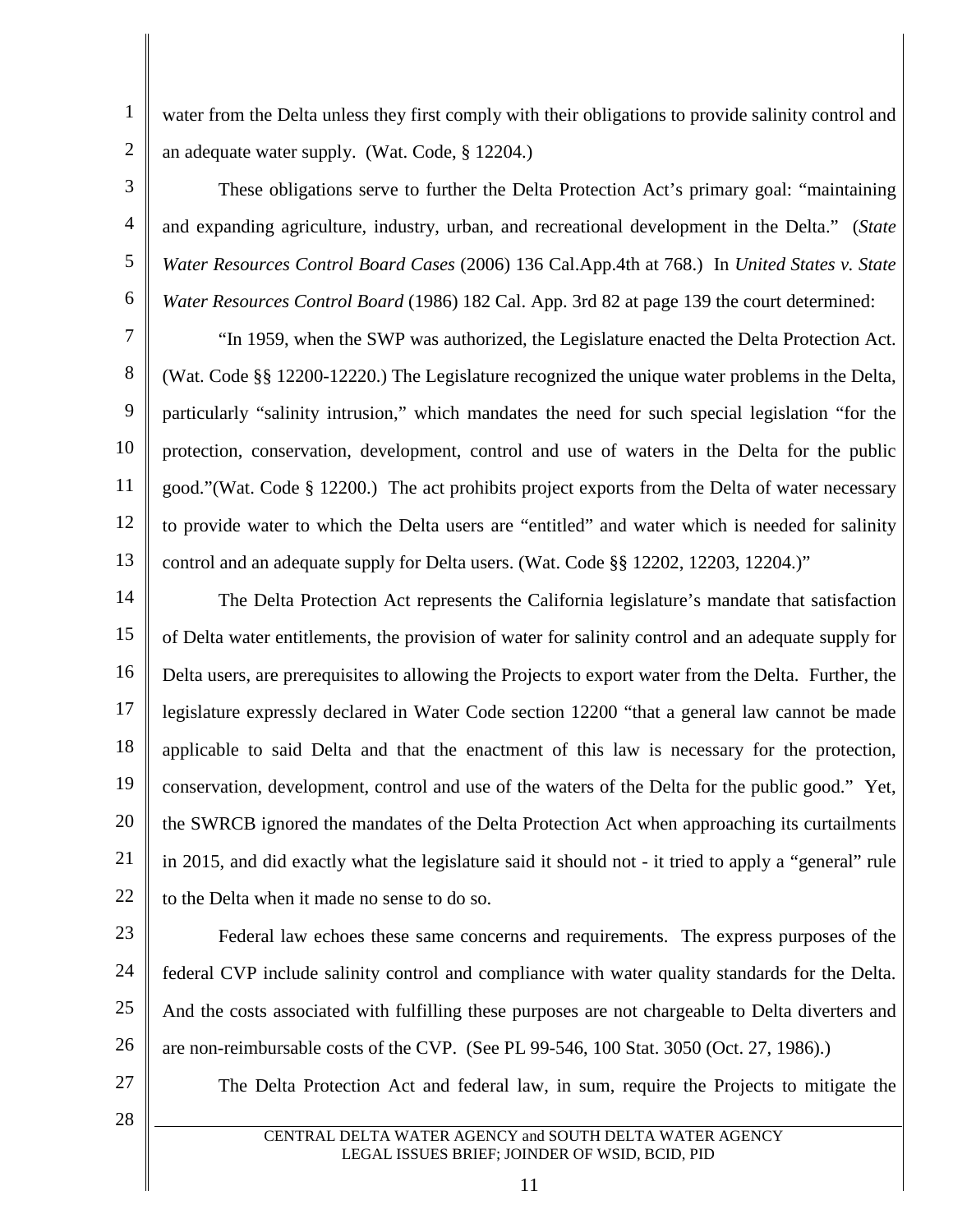1 2 3 4 5 6 impacts of the Projects and protect the Delta and Delta water users. The SWRCB has no authority to ignore these legal mandates by curtailing senior Delta water rights to facilitate Delta exports or protect Project water. In other words, the Board cannot require those who the Legislature intended to protect and benefit from the Delta Protection Act—"the users of water in the Sacramento-San Joaquin Delta"—to provide the protection and benefits the Legislature mandated the Projects to provide.

7 8 9 10 11 12 The Board's attempt to require WSID and BBID, senior diverters, to satisfy salinity requirements is particularly inappropriate. WSID has no term in its license that requires it to address salinity conditions, and BBID holds a pre-1914 water right that is entirely independent from the Board's regulation. These diverters are included in the types of diverters the Legislature sought to protect when it adopted the Delta Protection Act, and the Board must respect the Legislature's decision.

13 14 15 16 17 18 19 20 The Board may have a strong desire to protect the Projects' stored water, but "[r]egardless of how serious the problem an administrative agency seeks to address it may not exercise its authority 'in a manner that is inconsistent with the administrative structure that [the Legislature] enacted into law.' " (See *FDA v. Brown & Williamson Tobacco Corp.* (2000) 529 U. S. 120, 125 (2000) [quoting *ETSI Pipeline Project v. Missouri* (1988) 484 U. S. 495, 517]; see also *Coors Brewing Co. v. Stroh* (2001) 86 Cal.App.4th 768, 774 [a state agency's "exercise of its rulemaking authority must be consistent with a delegation of authority from the Legislature"; it "cannot promulgate a valid rule that is inconsistent with any statute of this state"].)

21

22

23

24

*4.* **To the extent the Board's curtailment of senior rights was intended to protect stored water needed for flow and salinity objectives in the Delta, it violated** *El Dorado* **and the rule of priority by shifting some of the burden for meeting those objectives to the senior Delta diverters.**

25 26 27 28 CENTRAL DELTA WATER AGENCY and SOUTH DELTA WATER AGENCY The Projects are required to release stored water to meet various flow and salinity objectives in the Delta. (See Decision 1641; Decision 1485; see also *State Water Resources Control Board Cases*, *supra,* 136 Cal.App.4th at 710-711; *United States v. State Water Resources Control Bd.*, *supra,* 182 Cal.App.3d at 110-111.) Assuming for the sake of argument (and

LEGAL ISSUES BRIEF; JOINDER OF WSID, BCID, PID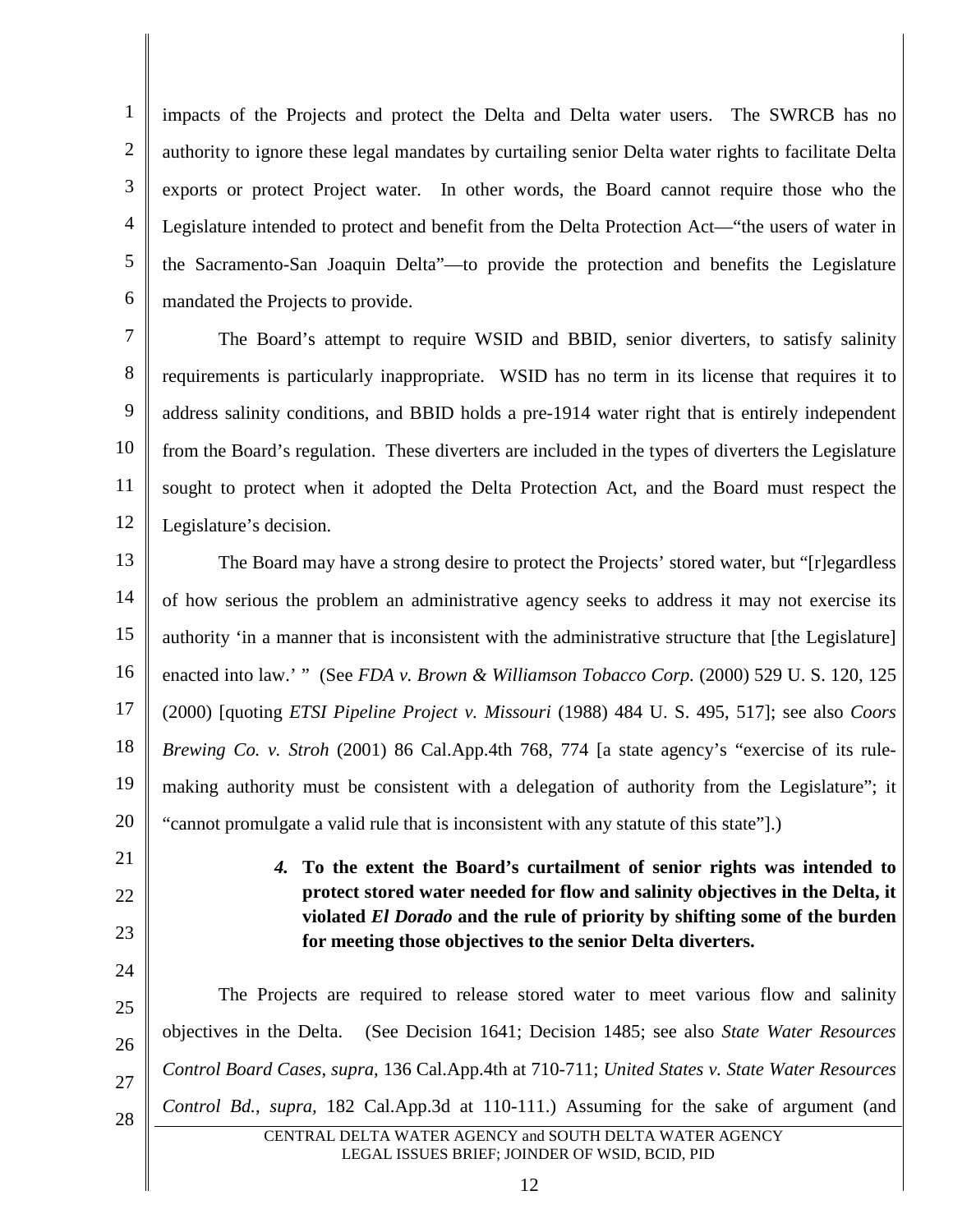1 2 3 4 5 6 7 8 ignoring the salvage and saving of water resulting from Delta uses) that the continued diversions by water rights in the Delta, such as BBID or WSID, caused the Projects to release more stored water to meet water quality objectives, it is still unlawful for the SWRCB to "curtail" these diverters. To the extent the SWRCB sought to curtail Delta water rights to protect these Project releases, or even to reduce the need for the Projects to make these releases, the SWRCB improperly shifted the burden of meeting these objectives to the senior water right holders in violation of the rule of priority (and to all Delta diverters in violation of statutory mandates as described above).

9 10 11 12 13 14 15 16 "Priority of right is the essence of the appropriation doctrine." (*El Dorado Irr. Dist. v. State Water Resources Control Bd.* (2006) 142 Cal.App.4th 937, 962 [quoting Hutchins, The California Law of Water Rights (1956) p. 130].) In recognition of this principle, over 70 years ago "our Supreme Court stated with respect to the Board's predecessor, the Department of Public Works, that '[i]t should be the *first* concern of the court in any case pending before it and of the department in the exercise of its powers . . . to recognize and protect the interests of those who have prior and paramount rights to the use of the waters of [a] stream.' (*Meridian, Ltd. v. San Francisco* (1939) 13 Cal.2d 424, 450, 90 P.2d 537, italics added.)" (*Id.* at 961.)

17 18 19 20 21 22 23 24 25 The Projects are junior water right holders and hold rights of varying priority dates: the earliest right appears to date back to 1927, but the majority have much later priority dates. The Projects rely on these water rights to divert and export large quantities of water from the Delta. The resulting harm to the Delta is substantial, and to mitigate these harms and protect the public trust the Board has among other things conditioned the Projects' water rights on meeting salinity and outflow objectives which vary with water availability in anticipation of drought such as experienced in 2015. These objectives serve to protect agricultural uses in the western, interior, and southern Delta—users like BBID—and to protect estuarine habitat for anadromous fishes and other estuarine-dependent species.

26 27 Yet, SWRCB staff issued temporary urgency changes relaxing such conditions and "curtailed" senior water rights in the Delta in an effort to limit the amount of water the Projects

28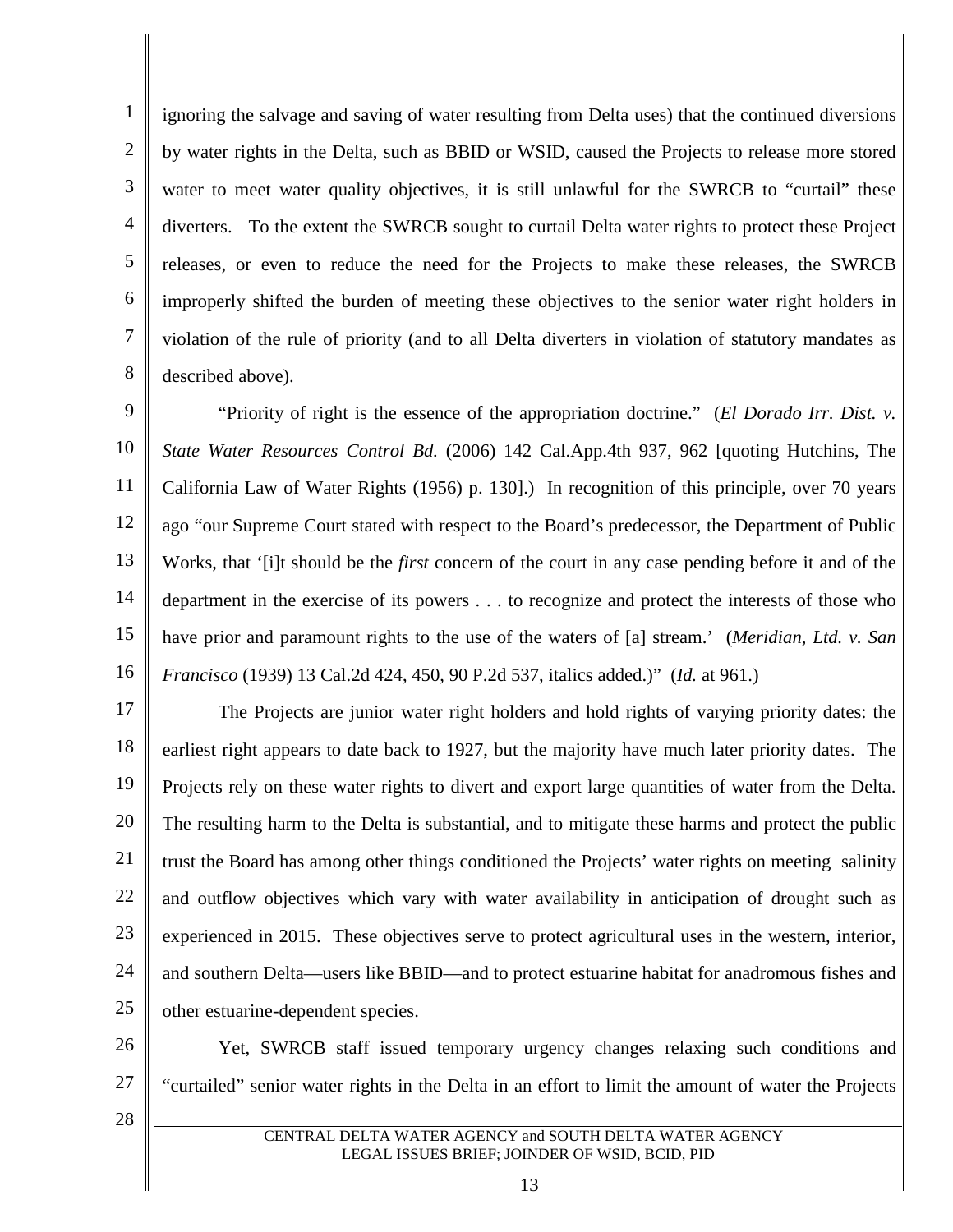1 2 3 4 5 would need to release to satisfy their salinity and outflow requirements under the theory that these Delta water right diverters, by diverting the water in the Delta, were reducing flows or increasing salinity in a manner that would require the Projects to release more water to meet those objectives. In other words, the Board sought to shift, and did in fact shift, the Projects' obligations to meet the flow and salinity objectives onto the curtailed water users.

6 7 8 9 10 11 12 13 14 15 16 The Board cannot require BBID, as a senior diverter, to reduce its diversions to benefit the Projects' junior rights. The court's decision in *El Dorado Irr. Dist. v. State Water Resources Control Bd.* (2006) 142 Cal.App.4th 937 makes this point plain. The *El Dorado* court considered whether the Board violated the rule of priority by imposing in El Dorado Irrigation District's permit a standard term (Term 91) that required the district to curtail its diversions when the Projects released stored water to meet water quality objectives in the Delta. (*El Dorado Irr. Dist.*, *supra*, 142 Cal.App.4th at 943.) The Board included Term 91 in El Dorado's permit, but it did not include the term in all water rights with priority dates junior to the district. As a result, many appropriators with priority dates junior to El Dorado's right were able to continue their diversions under Term 91 conditions when El Dorado was required to curtail its diversions. The court found the Board violated the rule of priority as a result. (*Id.* at 964-65.)

17 18 19 20 21 22 23 24 In reaching this decision, the court also acknowledged but ultimately dismissed the Board's objection that El Dorado's diversions would require the Projects to release more water to meet Delta water quality objectives. The court recognized that El Dorado was of course "bound by the rule of priority to bypass natural flow when it is needed by downstream riparians and senior appropriators," but it was "under no obligation . . . to bypass natural flow . . . needed to meet Delta water quality objectives." (*El Dorado Irr. Dist.*, *supra*, 142 Cal.App.4th at 968-69.) This was the Projects' obligation, and "the Board's interest in protecting the projects' stored water for export does not trump the rule of priority." (*Id.* at 969.)

25 26 27 Because the Delta always has water, there is always flow available to satisfy BBID's senior right. BBID and other rights in the Delta are likewise "under no obligation . . . to bypass natural flow . . . needed to meet Delta water quality objectives" - even if BBID's diversions make

28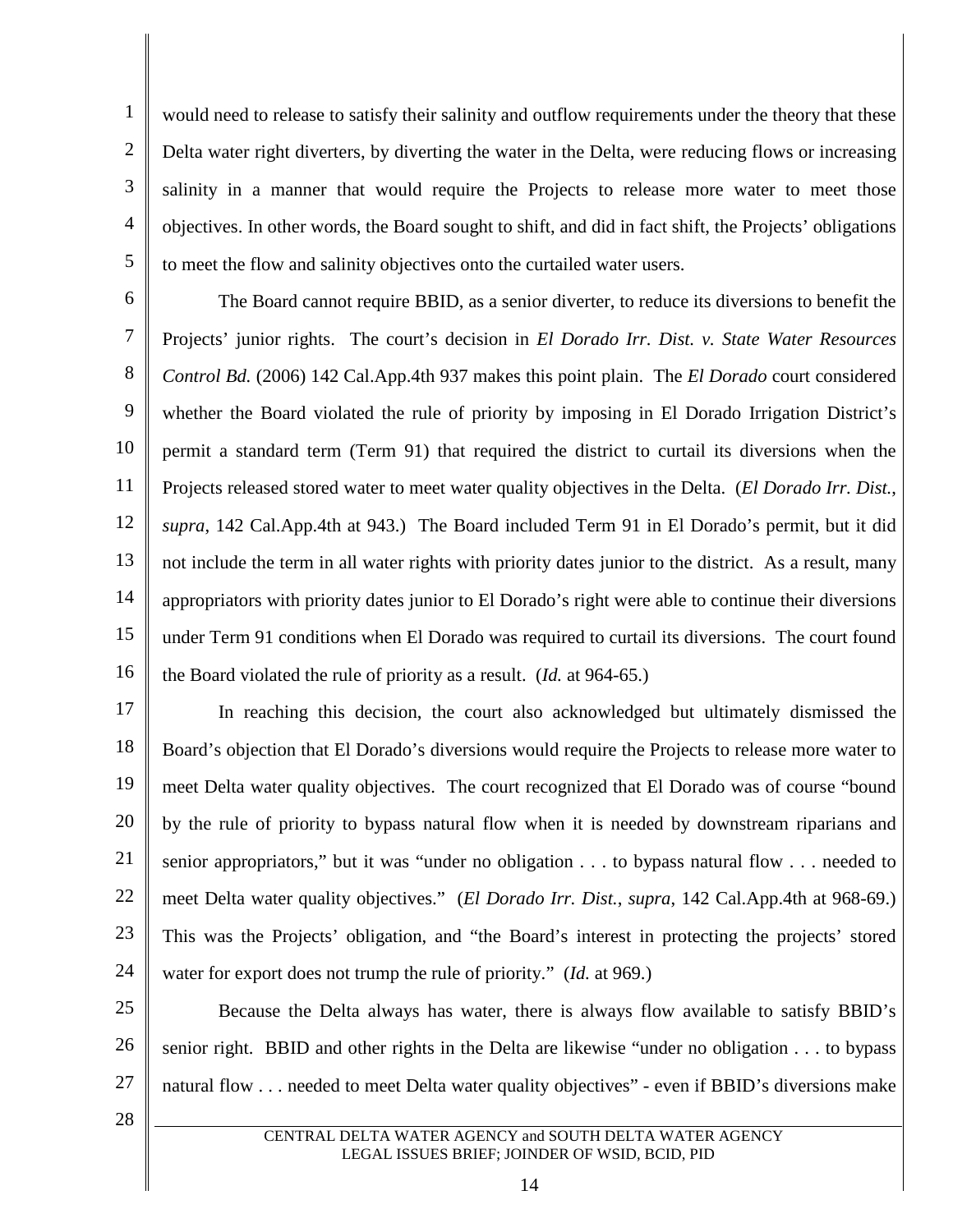1

2 3

5

6

7

8

9

10

11

12

13

14

4

Cal.App.4th at 968-69.)

# **II. DOES WATER CODE SECTION 1052 APPLY TO DIVERSIONS MADE UNDER CLAIM OF A PRE-1914 OR RIPARIAN RIGHT?**

it more onerous for the Projects to meet those objectives. (*El Dorado Irr. Dist.*, *supra*, 142

Water Code section 1052 only applies to diversions made under a claim of pre-1914 right in certain limited circumstances which do not include diversions within the maximum limit of a valid pre-1914 appropriative right.

Water Code section 1052 declares "[t]he diversion or use of water subject to this division other than as authorized in this division is a trespass." WC 1052(a). Section 1052 also provides penalties for "trespass" and "unauthorized diversion and use" and allows the Attorney General to pursue injunctive relief. Water Code section 1055 permits the State Board to pursue an administrative civil liability complaint against anyone subject to the civil penalties described in section 1052. Section 1831 also permits the State Board to issue a cease and desist order (after following the required procedure) in response to a violation or threatened violation of Section 1052's prohibition against the "unauthorized diversion or use of water subject to this division."

15 16 17 18 19 20 21 Water Code section 1052's scope is limited to "*diversion or use of water subject to this division other than as authorized in this division*." Section 1052 is found in Division 2 of the Water Code. Part 2 of Division 2 contains the provisions for appropriation of otherwise unappropriated water after December 19, 1914 and is the only part of Division 2 that authorizes the diversion or use of water. Water Code sections 1201 and 1202 clarify that water subject to appropriation under Part 2 does not include water used under riparian rights (section 1201) or water diverted under valid pre-1914 appropriative rights (section 1202).

22 23 24 25 26 27 28 Other parts of Division 2 relate to riparian and pre-1914 appropriative rights. For example, Part 5.1 addresses Statements of Diversion and Use for diversions made under riparian and pre-1914 appropriative rights and Part 3 provides for adjudicatory processes to determine all types of water rights, including riparian and pre-1914 rights. Yet, none of these other parts of Division 2 "authorize the diversion of water" as contemplated in Section 1052(a). Rather, the only part of Division 2 that "authorizes the diversion of water" is Part 2, relating to the process for obtaining a post-1914 appropriative permit or license.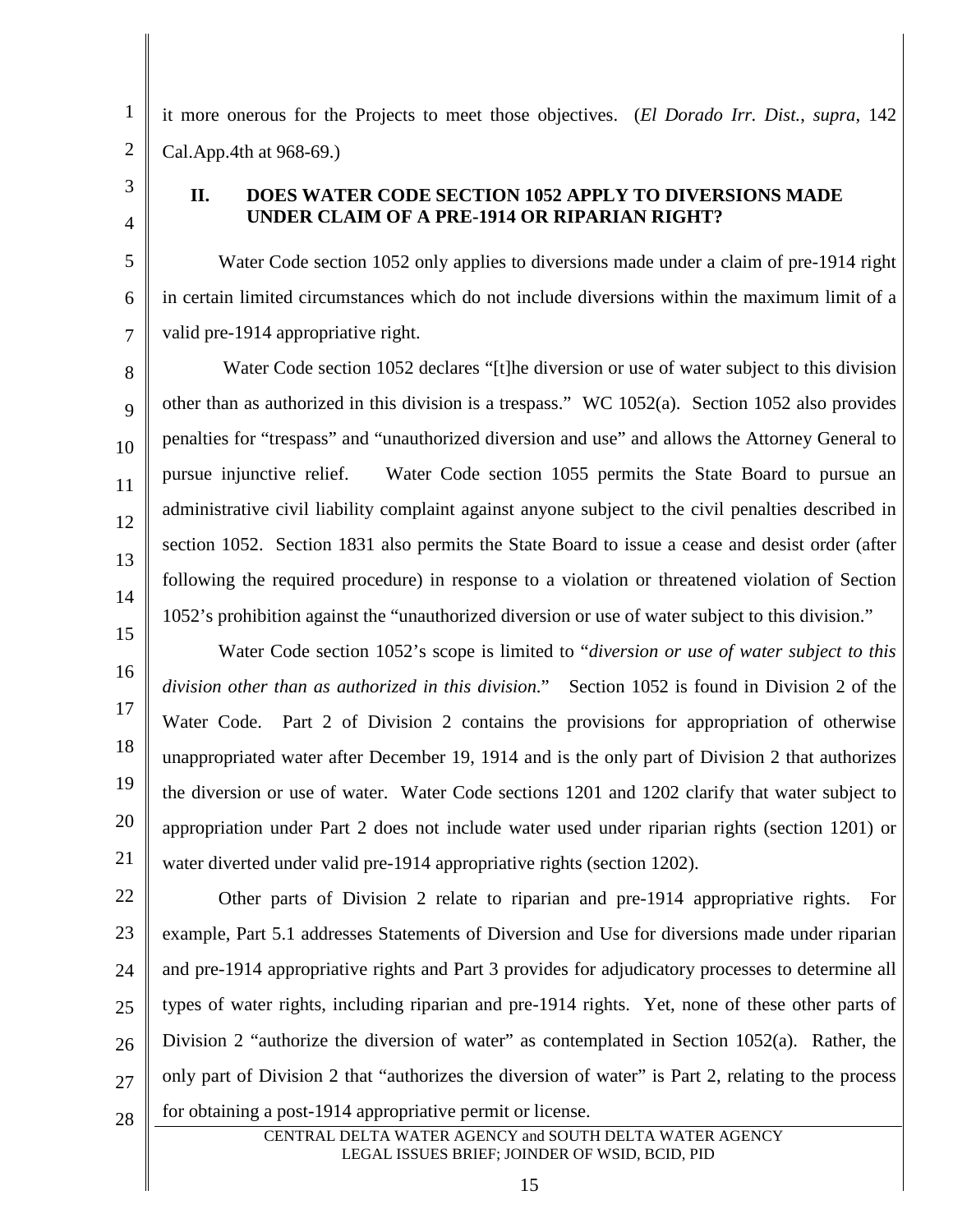1 2 3 4 5 6 7 Because Water Code section 1052 declares "[t]he diversion or use of water *subject to this division other than as authorized in this division* is a trespass," it can only be water subject to appropriation under Part 2 of Division 2 that can trigger section 1052 liability. Thus, water diverted under an admittedly valid riparian or pre-1914 right, and that does not exceed the perfected amount of the right, cannot form the basis of section 1052 liability. Similarly, water diverted under a valid riparian or pre-1914 right that does not adversely impact water subject to appropriation under Part 2 of Division 2 cannot trigger section 1052 liability.

8

9

10

11

12

13

14

15

16

17

18

19

20

Two recent appellate cases have delineated the limited circumstances in which water diverted under a "claim" of riparian or pre-1914 right can be a "trespass" as defined in Water Code section 1052(a):

1. *Young v. State Water Resources Control Bd.* (2013) 219 Cal.App.4th 397. The court considered whether the Board has jurisdiction to determine the validity of a water user's claimed pre-1914 water rights in a CDO proceeding. The court found it did. The court reasoned that the Board is authorized to regulate the diversion and use of unappropriated water, and that to effectively exercise this authority, it cannot be deprived of its regulatory authority whenever a water user claims a pre-1914 right. (*Id.* at 406.) The court was clear, however, that if a water user's diversion is authorized under a riparian or pre-1914 right, then the Board's task is at its end. As the court explained, "the Water Board does not have jurisdiction to regulate riparian and pre-1914 appropriative rights." (*Id.* at 404.)

21 22 23 24 25 26 27 28 CENTRAL DELTA WATER AGENCY and SOUTH DELTA WATER AGENCY 2. *Millview County Water Dist. v. State Water Resources Control Bd.* (2014) 229 Cal.App.4th 879. The *Millview* court similarly agreed that the Board has jurisdiction to determine whether a water user diverted more water than was allowed under its claimed pre-1914 water rights. (*Id.* at 894.) But like the *Young* court, the *Millview* court maintained that "the Board 'does not have jurisdiction to regulate riparian and pre–1914 appropriative rights.' " (*Id.* at 893.) With this limitation in mind, the court went on to explain that the Board's authority over unauthorized diversions covers three situations involving pre-1914 rights: (1) when a water user diverts "water under

# LEGAL ISSUES BRIEF; JOINDER OF WSID, BCID, PID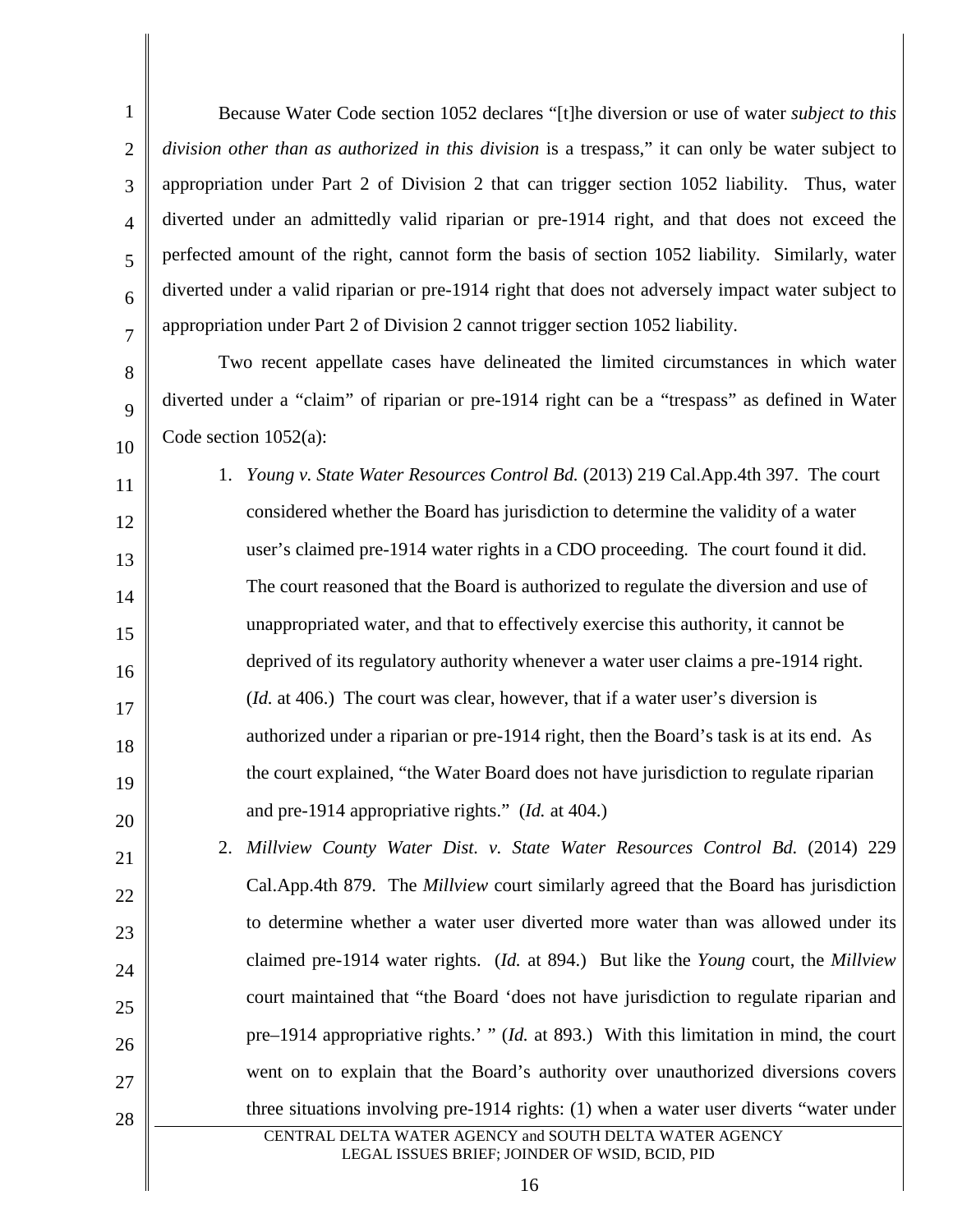| $\mathbf{1}$   | a claimed but invalid pre-1914 right," (2) when a water user's "diversion exceeds the                     |
|----------------|-----------------------------------------------------------------------------------------------------------|
| $\overline{2}$ | maximum perfected amount of water under the right," and (3) when a water user                             |
| 3              | diverts in excess of a pre-1914 right because of "an intervening forfeiture." (Id. at                     |
| $\overline{4}$ | 895.) But, as the court explained, the Board cannot regulate diversions that do not                       |
| 5              | exceed the maximum perfected amount of a pre-1914 right: "water diverted under a                          |
| 6              | valid pre-1914 water right is protected from regulation" in an administrative                             |
| 7              | enforcement action. (Id. at 894.)                                                                         |
| 8              |                                                                                                           |
| 9              | Both the Young and Millview courts agreed the Board could determine whether a water                       |
| 10             | user's diversions exceeded the perfected amount of a claimed pre-1914 right—jurisdiction that is          |
| 11             | directly tied to the Board's authority under Division 2 to regulate new diversions of surplus             |
| 12             | waters as regulator of all post-1914 appropriative rights. But neither suggested that the Board           |
| 13             | could also determine whether one pre-1914 water user's diversions interfered or threatened to             |
| 14             | interfere with another pre-1914 right or a riparian right. Such an exercise of power is in no way         |
| 15             | tethered to the Board's jurisdiction over post-1914 water rights under Division 2.                        |
|                |                                                                                                           |
| 16             | Respectfully submitted,                                                                                   |
| 17             |                                                                                                           |
| 18             | SPALETTA LAW PC<br>Dated: January 25, 2016                                                                |
| 19             |                                                                                                           |
| 20             | By:<br>. SPALETTA                                                                                         |
| 21             | Attorney for Central Delta Water Agency                                                                   |
| 22             | Dated: January 25, 2016<br>HARRIS, PERISHO & RUIZ                                                         |
| 23             |                                                                                                           |
| 24             |                                                                                                           |
| 25             |                                                                                                           |
| 26             | Attorney for South Delta Water Agency                                                                     |
| 27             |                                                                                                           |
| 28             |                                                                                                           |
|                | CENTRAL DELTA WATER AGENCY and SOUTH DELTA WATER AGENCY<br>LEGAL ISSUES BRIEF; JOINDER OF WSID, BCID, PID |
|                | 17                                                                                                        |